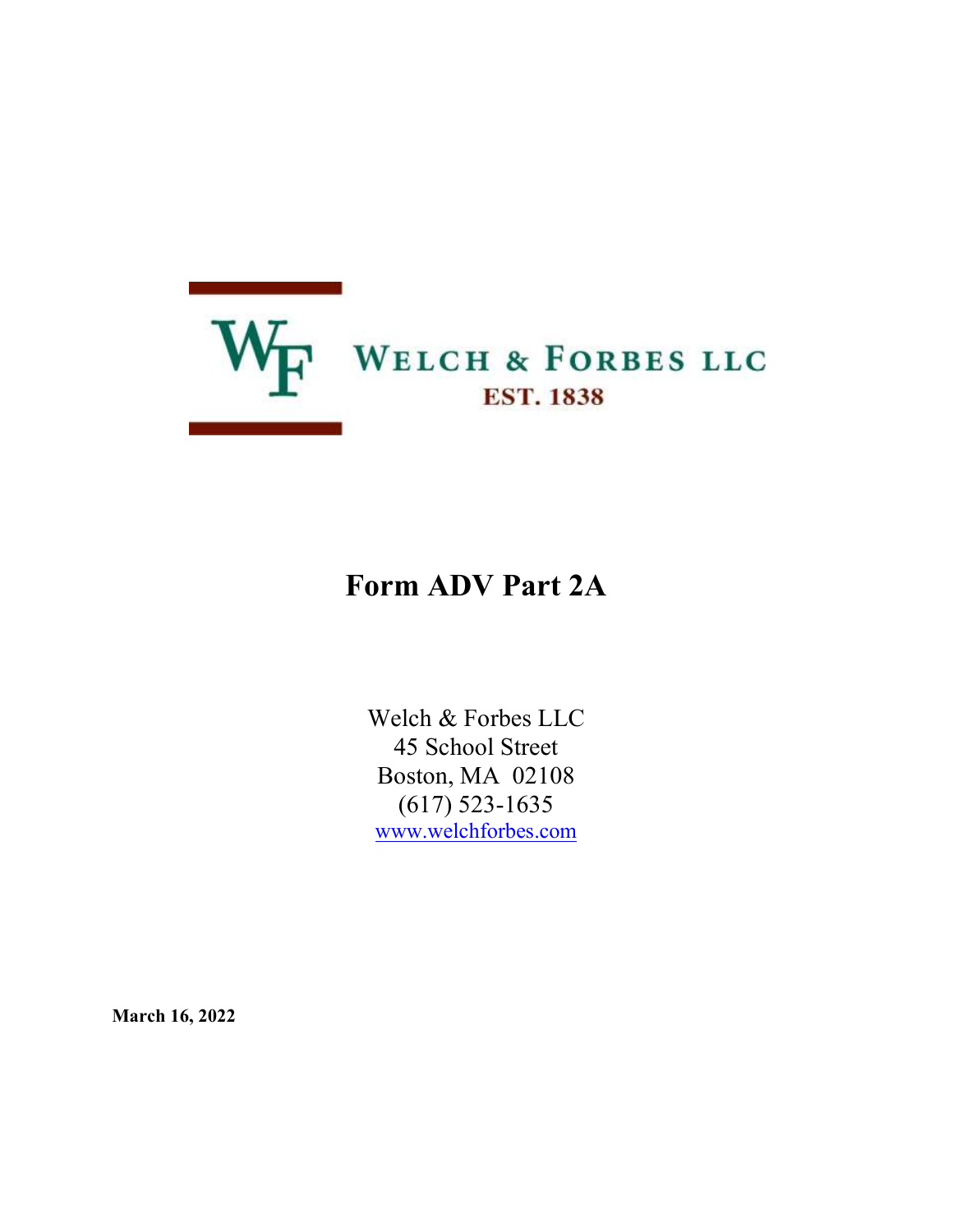## Item 1 - Cover Page

Welch & Forbes LLC 45 School Street Boston, MA 02108 (617) 523-1635 www.welchforbes.com

March 16, 2022

This Form ADV Part 2A (the "Brochure") provides information about the qualifications and business practices of Welch & Forbes LLC ("Welch & Forbes" or the "Firm"). If you have questions about the contents of this Brochure, please contact us at (617) 523-1635 or info@welchforbes.com. The information in this Brochure has not been approved or verified by the U.S. Securities and Exchange Commission ("SEC") or by any state securities authority.

Additional information about Welch & Forbes is also available on the SEC's website at www.adviserinfo.sec.gov. The SEC's website also provides information about any persons affiliated with Welch & Forbes who are registered, or are required to be registered, as investment adviser representatives of Welch & Forbes.

Although Welch & Forbes is registered as an investment adviser under the Investment Advisers Act of 1940, such registration does not imply that Welch & Forbes or our personnel have a certain level of skill or training.

#### Item 2 – Material Changes

This Item requires us to summarize any material change to our Form ADV Part 2A since our last annual update on March 15, 2021.While we do not believe that the following change is material, we have nonetheless summarized the following change to the current Form ADV Part 2A below:

• Item 4 – Advisory Business: We updated this Item to reflect our assets under management as approximately \$7.8 billion as of December 31, 2021.

Welch & Forbes has also made other non-material changes throughout this Form.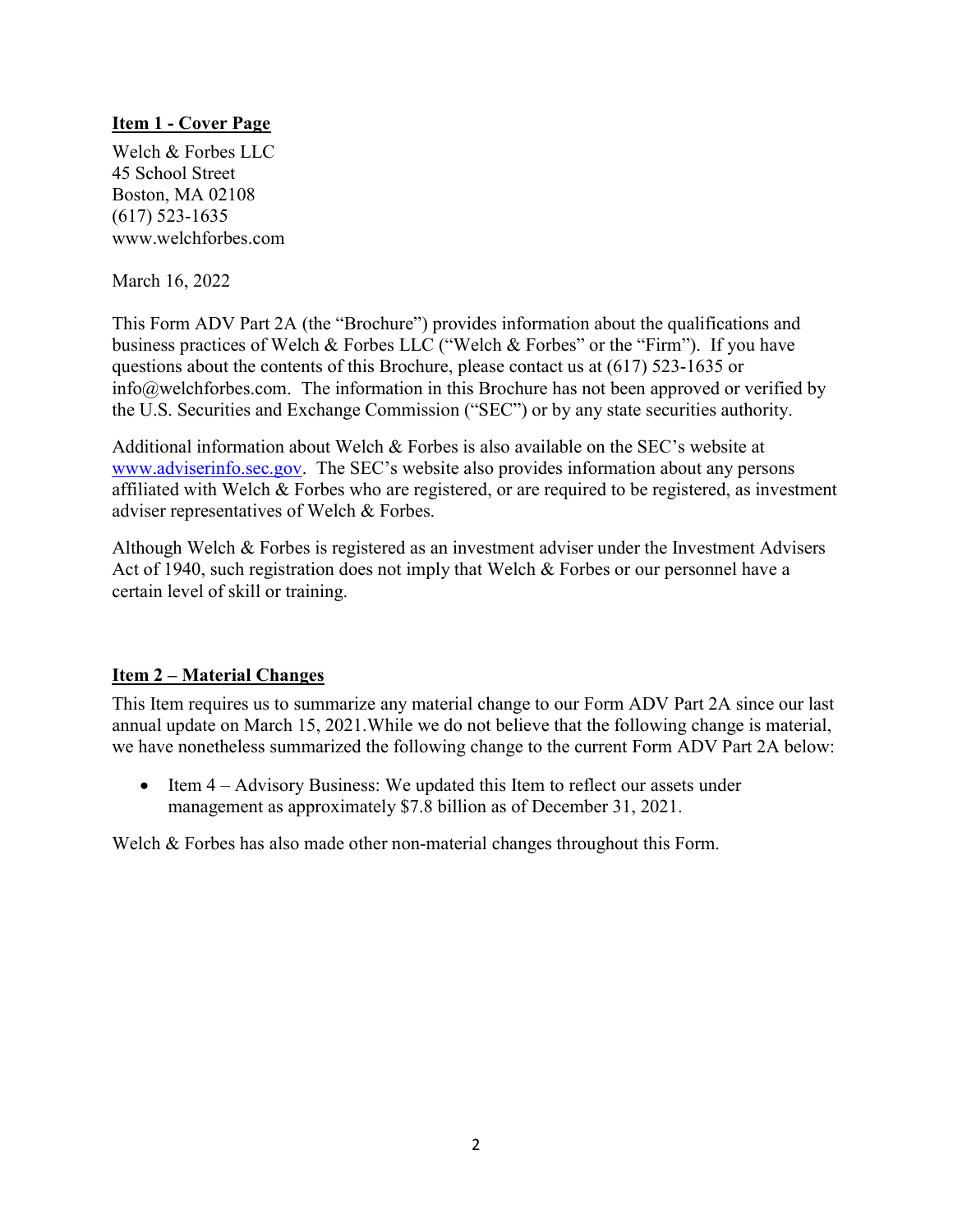## **Item 3-Table of Contents**

| Item 11 - Code of Ethics, Participation or Interest in Client Transactions, and Personal Trading 20 |  |
|-----------------------------------------------------------------------------------------------------|--|
|                                                                                                     |  |
|                                                                                                     |  |
|                                                                                                     |  |
|                                                                                                     |  |
|                                                                                                     |  |
|                                                                                                     |  |
|                                                                                                     |  |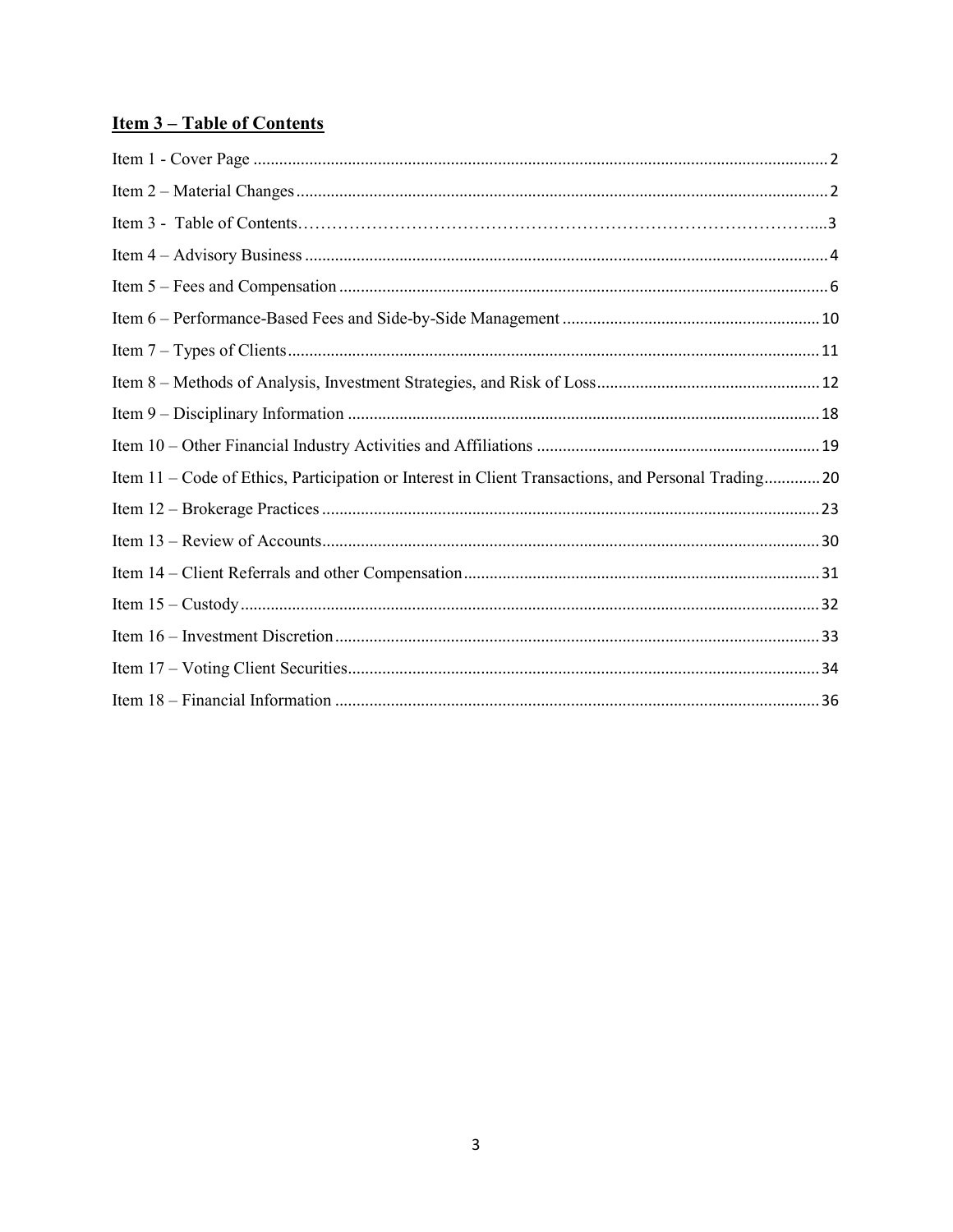#### Item 4 – Advisory Business

Welch & Forbes provides investment management and supervisory services on a discretionary and non-discretionary basis, as well as personal trust and fiduciary services, estate planning and administration, and tax and custodial services. The Firm has been in business since 1838. Welch & Forbes currently has 56 employees working in the Firm's Boston office. As of December 31, 2021, the Firm had approximately \$7.8 billion in assets under management. Welch & Forbes provides investment advice primarily to individuals and trusts. Welch & Forbes' clients also include pension and profit-sharing plans, estates, charitable organizations, and corporations and other business entities. Please see "Item  $7 - T$ ypes of Clients" of this Brochure for more information with respect to Welch & Forbes' clients.

## Principal Ownership

Welch & Forbes is a Delaware limited liability company. Welch & Forbes' institutional partner, Affiliated Managers Group, Inc. ("AMG"), holds a majority ownership interest in Welch & Forbes. Certain Welch & Forbes employees own the remaining equity interest.

AMG, a publicly-traded asset management company (NYSE: AMG), also hold equity interests in other investment management firms ("AMG Affiliates"). Further information on AMG and AMG Affiliates is provided in "Item 10 – Other Financial Industry Activities and Affiliations" of this Brochure.

#### Advisory Services

As noted, Welch & Forbes is an investment management firm that provides investment advice primarily to individuals and trusts for which individual officers of Welch & Forbes often serve as trustee or co-trustee. The Firm's investments on behalf of its clients include equities (including exchange-traded, over-the-counter, and foreign), fixed income securities (including corporate debt, commercial paper, certificates of deposit, municipal securities, U.S. Government securities, and foreign sovereign debt), mutual fund shares, exchange-traded fund shares, funds of funds, warrants, and options. The Firm also offers advice on investing in privately placed securities, including common stock equivalents and partnership interests (including real estate and oil and gas interests), which may be purchased for investors through private funds sponsored by Welch & Forbes ("W&F Funds"). These entities are neither registered under the Securities Act of 1933, nor registered under the Investment Company Act of 1940. Accordingly, interests in these funds (which represent interests in certain underlying private placements) are offered exclusively to investors satisfying the applicable eligibility and suitability requirements.

Clients of Welch & Forbes, prospective clients, and other investors may be also solicited by Welch & Forbes to invest in private placements through the W&F Funds. Please see additional information on these investments in "Item 5 – Fees and Compensation" of this Brochure.

As an asset manager for both individual and institutional clients, Welch & Forbes recognizes that all of our clients are unique and that, therefore, their investment needs may be different. As such, we may modify our primary investment strategies, as necessary, to meet the goals that our clients specify, in an effort to accommodate the particular investment objectives and accompanying restrictions requested by our clients. At the commencement of the client relationship, each of our clients executes an Investment Counsel Agreement, which sets forth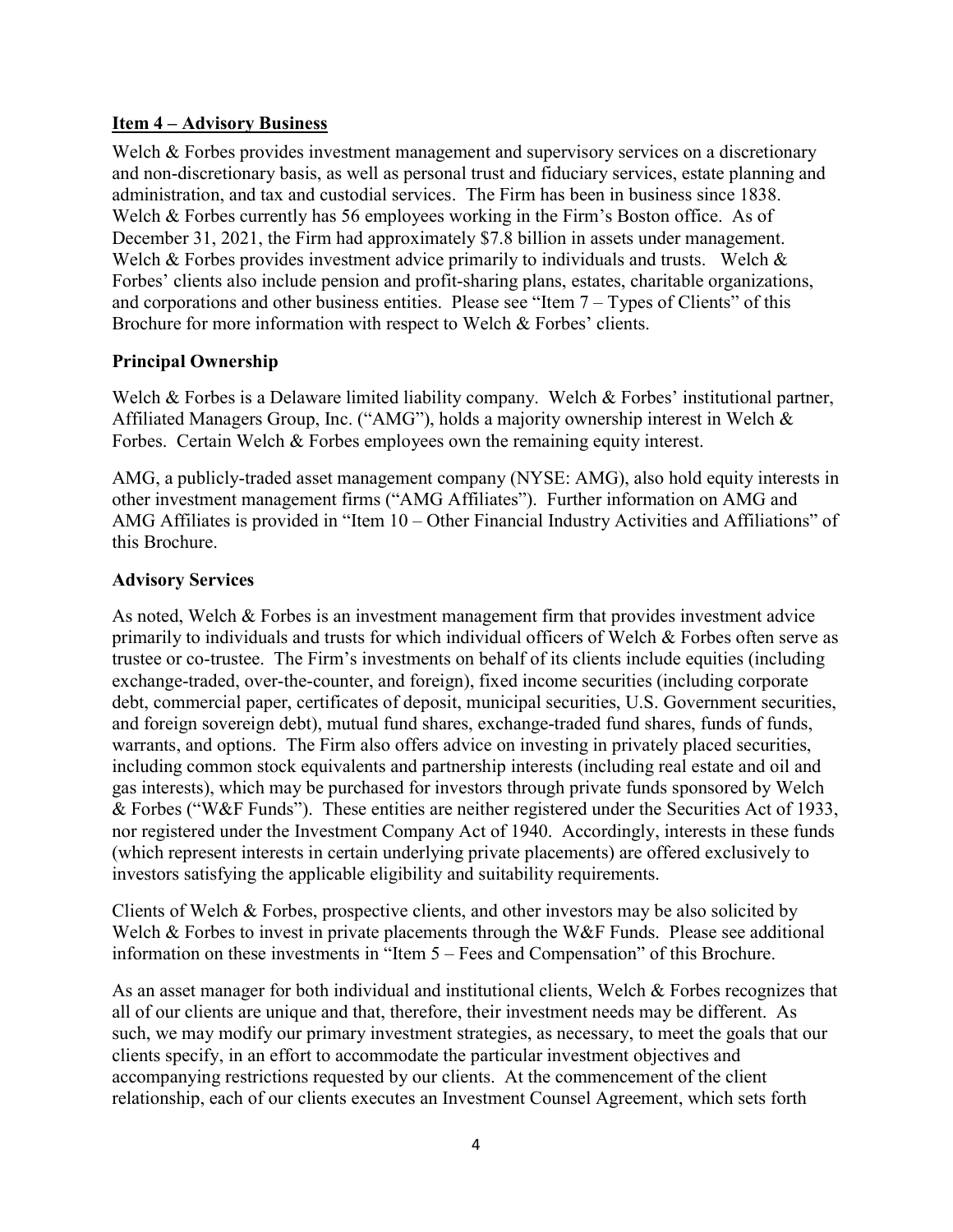their investment objectives, investment strategy and any investment restrictions that will be applicable to our management of the assets in the client's account. Prior to the execution of the agreement, we review requested objectives and restrictions, and work with the client as needed to refine these objectives and restrictions to both meet the client's needs and provide us with sufficient discretion to properly invest the client's assets.

## Other Services

In addition to investment advisory services, Welch & Forbes also provides personal trust and fiduciary services, philanthropic services, estate administration, tax and custodial services, bill paying, and cash flow and wealth simulation analysis.

## Personal Trust and Fiduciary Services

In some instances, Welch & Forbes serves as a client's trustee or agent under Power of Attorney. In such roles, Welch & Forbes provides clients with services such as management of cash distributions, bill paying, assistance with philanthropic programs, and recordkeeping for fiduciary reporting.

## Estate Administration

Our Estate Settlement Department manages the details of estate administration and settlement, including income tax and probate filings. In performing these duties, Welch & Forbes works with legal counsel, tax specialists, and executors as requested by clients.

## Tax and Custodial Services

Welch & Forbes maintains a tax department that manages the preparing and filing of income tax returns for individuals and families and fiduciary returns for trusts and estates. We also offer clients guidance on certain tax-related topics.

In addition, in instances where Welch & Forbes serves as an executor of an estate, the Firm will appoint an unaffiliated qualified custodian as our agent to provide custody of the client's funds and securities.

## Assets Under Management

As noted above, as of December 31, 2021, Welch & Forbes' had approximately \$7,807,000,000 of client assets under management ("AUM"). Of this amount, approximately \$7,564,000,000 is managed by Welch & Forbes on a discretionary basis, and approximately \$243,000,000 is managed by Welch & Forbes on a non-discretionary basis. Please see Welch & Forbes' Form ADV Part 1A – Item 5.F for more information.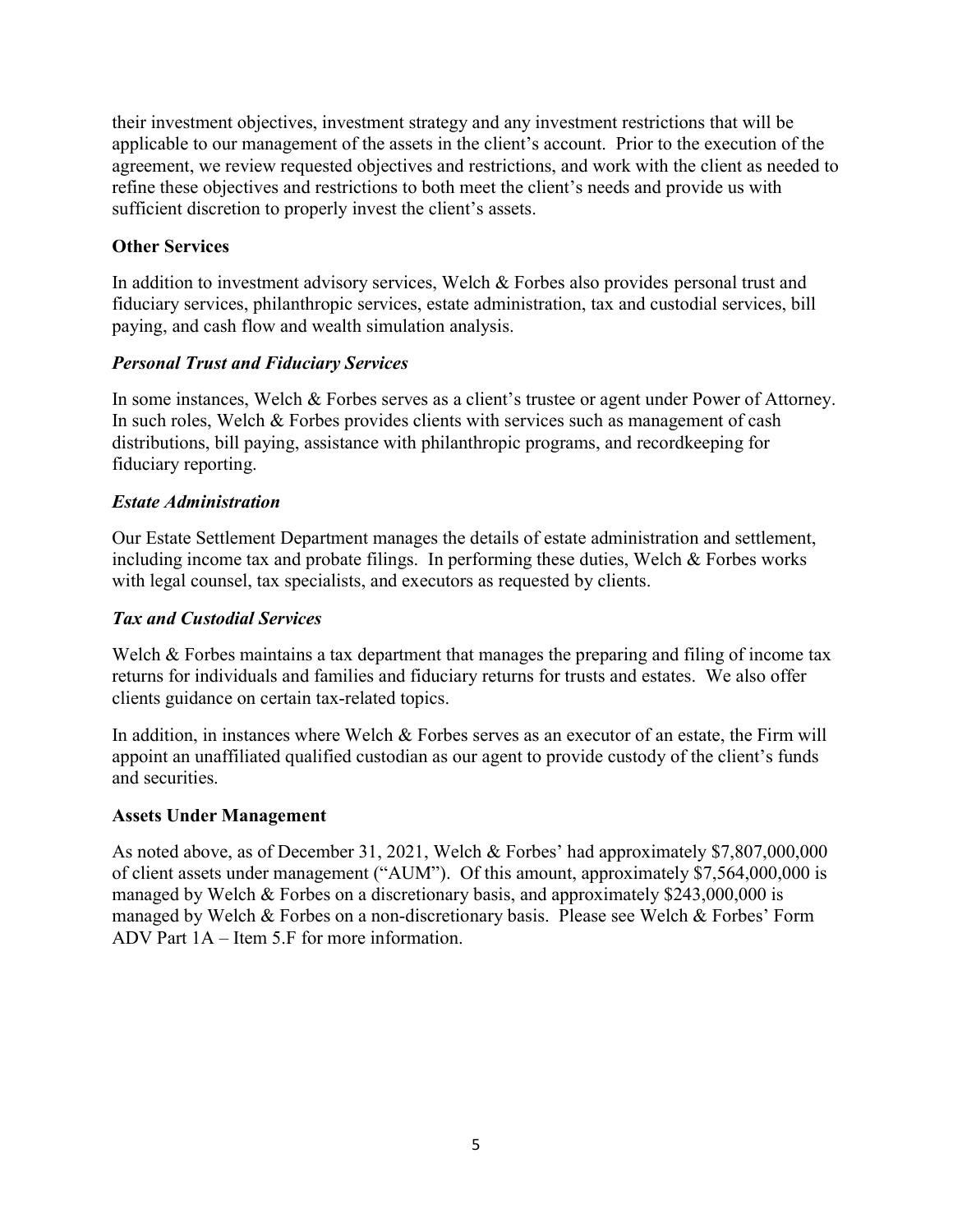#### Item 5 – Fees and Compensation

#### Standard Fee Schedule

Welch & Forbes is compensated for its investment advisory services through payments of fees made by our clients. The fee is generally based on the market value of investments under management, and typically includes cash or its equivalent. The market value of investments is determined on the basis of the account on the eighth day of the last month of the quarter (for accounts held in our custody) or quarter-end for accounts held in custody elsewhere. The Firm's standard fee schedule is noted below.

| Market Value      | Fee Rates          |
|-------------------|--------------------|
| First \$2,000,000 | $1.25\%$ per annum |
| Above \$2,000,000 | $.50\%$ per annum  |

The fees set forth above cover ordinary and customary services. Additional fees may be charged for administrative services, such as valuing of private investment vehicles, generating tax information, account maintenance, and other services. Agreements continue until cancelled by either party. In the event of cancellation, fees are pro-rated through to the cancellation date, and, if applicable, any prepaid unearned fees will be promptly refunded.

Notwithstanding this fee schedule, and subject to applicable laws and regulations, Welch & Forbes retains discretion over the fees that it charges to its clients, as well as any changes in its fee schedules. Fees, including administrative fees, may be negotiated in Welch & Forbes' sole discretion in light of a client's special circumstances, such as asset levels, service requirements, or other factors. In some cases, Welch & Forbes may agree to offer clients a fee schedule that is lower than that of any other comparable clients in the same investment style. In addition, there may be historical fee schedules with longstanding clients that differ from those applicable to new client relationships. For comparable services, other investment advisers may charge higher or lower fees than those charged by Welch & Forbes. Welch & Forbes reserves the right to waive all or a portion of its management fee and negotiate minimum annual fees. Fees are also prorated at the inception of the investment advisory agreement to cover only the period of time the account assets were under management.

Fees for accounts where Welch & Forbes has custody are generally deducted directly from client accounts. Fees for accounts where Welch & Forbes has not been designated as custodian are generally deducted by the designated custodian at the client's direction or billed to the client.

The fees charged to clients generally are computed as a percentage of the value of the assets under management. To calculate advisory fees, Welch & Forbes generally relies on prices provided by third-party pricing services, custodians, and/or broker/dealers for purposes of valuing portfolio securities held in client accounts. Welch & Forbes may, on occasion, be required to "fair value price" a security when a market price for that security is not readily available or when Welch & Forbes has reason to believe that the market price is unreliable. In an event where "fair value pricing" is required, Welch & Forbes will use various sources of information at its disposal to determine a fair price that the security would obtain in the marketplace if, in fact, a market for the security existed. For any fair value securities, Welch &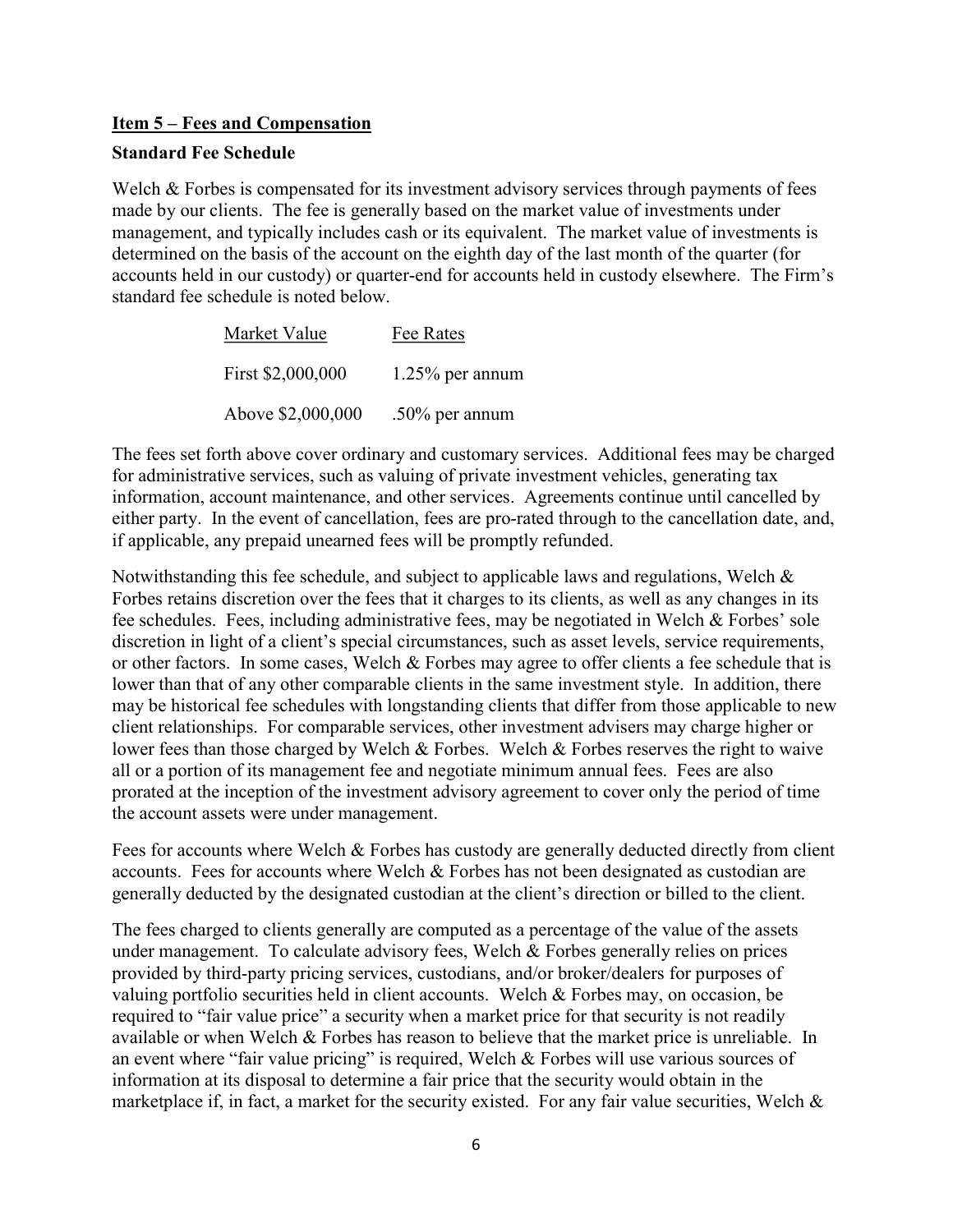Forbes maintains a policy relating to the pricing process in an effort to mitigate any conflicts of interest with respect to valuation. Fair valuation occurrences are documented, and such documentation is maintained by the Welch & Forbes Valuation Committee.

Fees are generally charged in arrears, and calculated on the market value of the account on the eighth day of the last month of the quarter (for accounts held in our custody) or quarter-end for accounts held in custody elsewhere. The calculated fees are periodically reviewed to determine that the fee schedule used is proper and also compared to the fee charged in the previous quarter.

#### Fees for Specialized Accounts and Advisory Services

#### Sub-advisory Arrangements

As part of its advisory business, Welch & Forbes manages certain accounts as a discretionary "sub-advisor" to the investment adviser of such accounts. In its capacity as "sub-advisor" to such accounts, Welch & Forbes' fees and services are determined by contract with the investment adviser.

## Private Funds Sponsored by Welch & Forbes

Welch & Forbes may periodically invest clients' assets in private investments through private funds sponsored by Welch & Forbes ("W&F Funds"). The W&F Funds are used to facilitate clients' investment in private equity, venture, and private fund investments. The W&F Funds are neither registered under the Securities Act of 1933, nor registered under the Investment Company Act of 1940. Accordingly, interests in these funds are offered exclusively to investors satisfying the applicable eligibility and suitability requirements. Certain qualified clients and prospective clients may be solicited by Welch & Forbes to invest in private placements through these funds. However, no offer to sell these funds is made by the descriptions in this Brochure, and as noted, these funds are available only to investors that are properly qualified. Restrictions on the transfer of private offering vehicles typically apply. While investments through W&F Funds typically do not entail additional fees from Welch & Forbes in addition to other standard fees charged by the Firm, underlying funds in which clients may invest through the W&F Funds typically charge additional fees to the clients.

#### Additional Fees and Expenses Payable by Clients

Welch & Forbes' fees are exclusive of brokerage commissions, transaction fees, service provider fees, and other related costs and expenses which will be incurred by the client. Execution of client transactions typically requires payment of brokerage commissions by clients. "Item 12 – Brokerage Practices" further describes the factors that Welch & Forbes considers in selecting or recommending broker/dealers for the execution of transactions and determining the reasonableness of their compensation (e.g., commissions). Investment activity may also involve other transaction fees payable by clients, such as sales charges, odd-lot differentials, transfer taxes, wire transfer and electronic fund fees, and other fees and taxes on brokerage accounts and securities transactions. In addition, clients may incur certain charges imposed by outside custodians, broker/dealers, and other third parties, such as custodial fees, administrative fees, and transfer agency fees.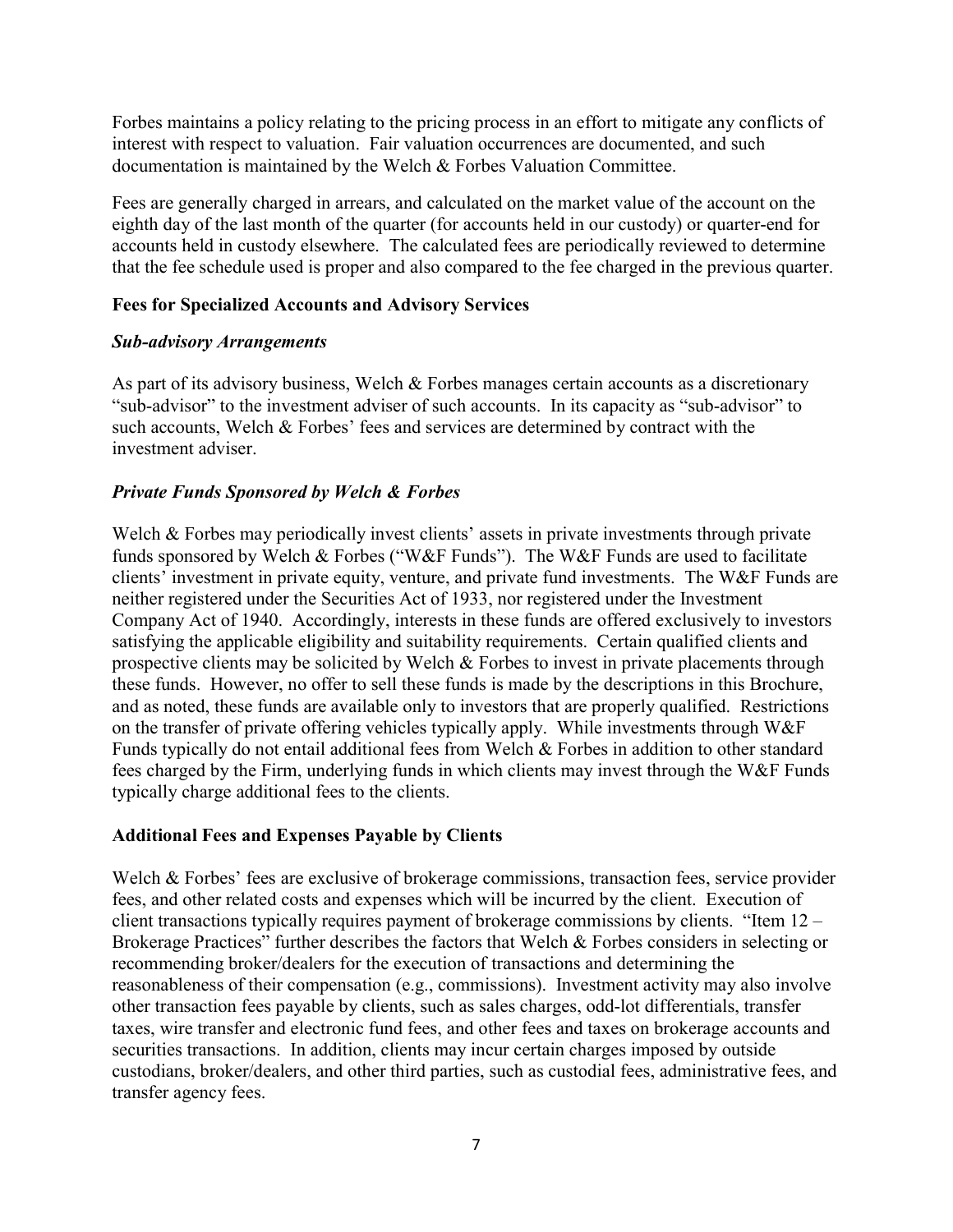## Fees for Investment of Client Assets in Third-Party Mutual Funds, Private Funds, and Other Pooled Investment Vehicles

At times, Welch & Forbes may invest a client's assets in mutual funds (including money market funds or similar short-term investment funds) or other pooled investment vehicles sponsored by third parties, such as hedge funds, venture funds, and/or exchange traded funds. To the extent that a client's assets are invested in other pooled vehicles, the clients will also typically pay management and/or other fees (such as performance fees) associated with each such mutual fund or other pooled vehicle that are in addition to the fees paid by the client to Welch  $\&$  Forbes, as described below. Those fees are described in each pooled vehicles' offering documents (e.g., prospectus or offering memorandum). Such charges, fees, and commissions are exclusive of, and in addition to, Welch & Forbes' investment advisory fee.

## Mutual Funds

Specifically, fees for mutual fund investments generally include two types: shareholder fees and annual fund operating expenses. Shareholder fees may include:

- Sales loads (fees paid to a broker/dealer, which may include front end sales loads (sales fees charged upon purchasing shares) and/or back end sales loads (sales fees charged upon redeeming shares));
- Redemption fees (fees paid to the fund upon the sale of mutual fund shares);
- Exchange fees (fees charged for transferring to another fund within the same fund group); and
- Account fees (account maintenance fees).

Annual fund operating fees include:

- Management fees (fees paid to an adviser or its affiliates for managing the fund);
- Distribution and/or service (e.g., 12b-1) fees (fees for distribution expenses, and sometimes shareholder service expenses); and
- Other expenses (miscellaneous expenses, such as custodial expenses, legal expenses, accounting expenses, transfer agent expenses, and other administrative expenses).

Clients whose assets are invested in mutual funds may pay some or all of the above fees. Clients should review the prospectus of any fund in which their assets are invested in order to understand the fees that may be applicable to their particular investment.

## Private Funds and other Pooled Vehicles

As noted above, to the extent that Welch & Forbes invests in private funds or other pooled vehicles sponsored by third parties, clients also typically pay fees to the issuers or sponsors of those funds in accordance with the funds' fee schedules as in effect from time to time. The terms of these funds, including fees and expenses, are described in the funds' offering memoranda. Various aspects of those terms, such as management and incentive fees, withdrawal and redemption conditions, and information rights, may be negotiable and varied in limited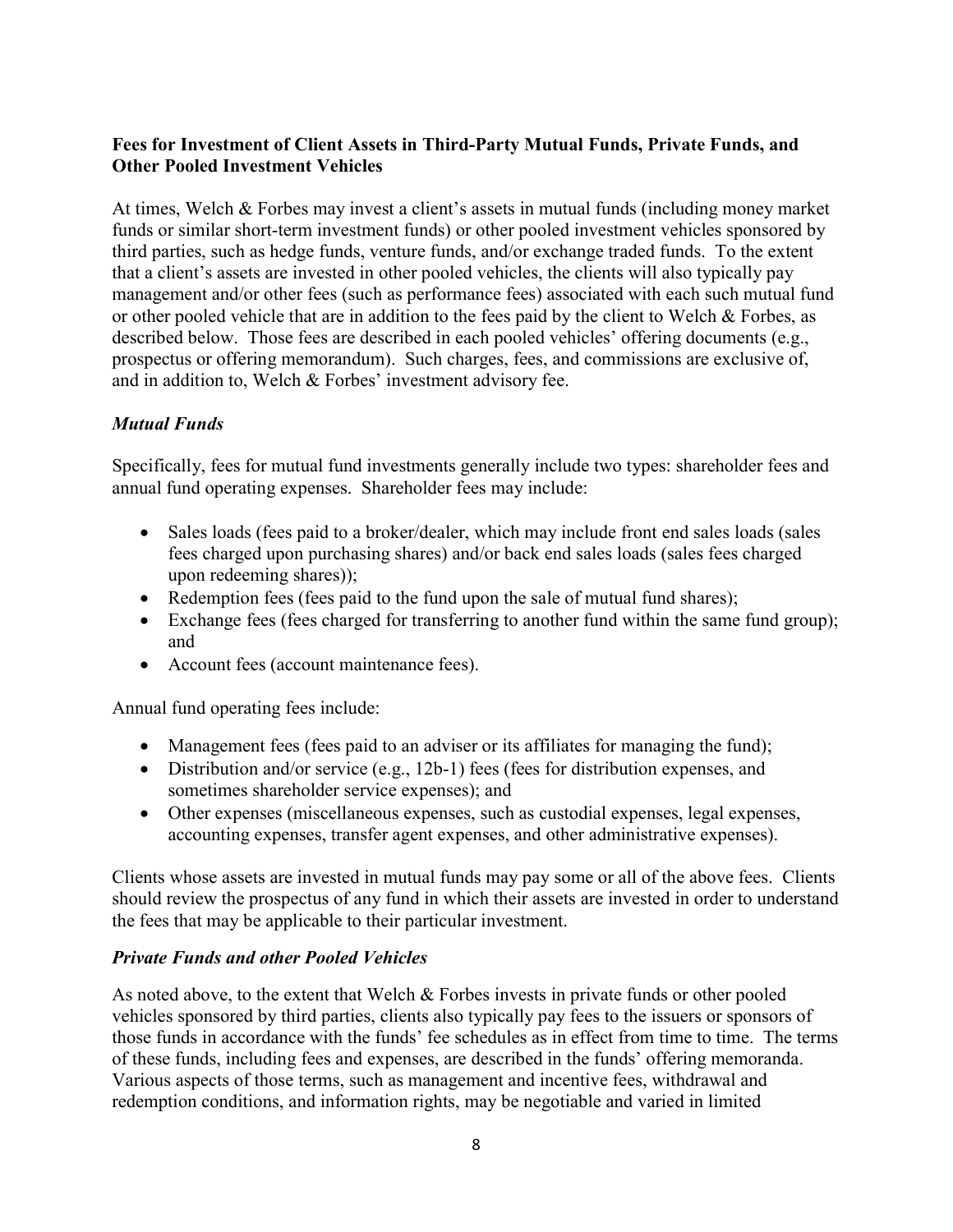circumstances under side letters, depending on the size of the proposed investment, type of investor, and special legal requirements applicable to the proposed investor.

#### Safekeeping Accounts

For certain client accounts where private investments are held through the W&F Funds (including those where the client's investment management relationship with Welch & Forbes has otherwise terminated), Welch & Forbes may maintain a safekeeping account on behalf of a client to facilitate the client's funding of future capital calls with respect to the underlying investments owned through the client's interest in the W&F Funds.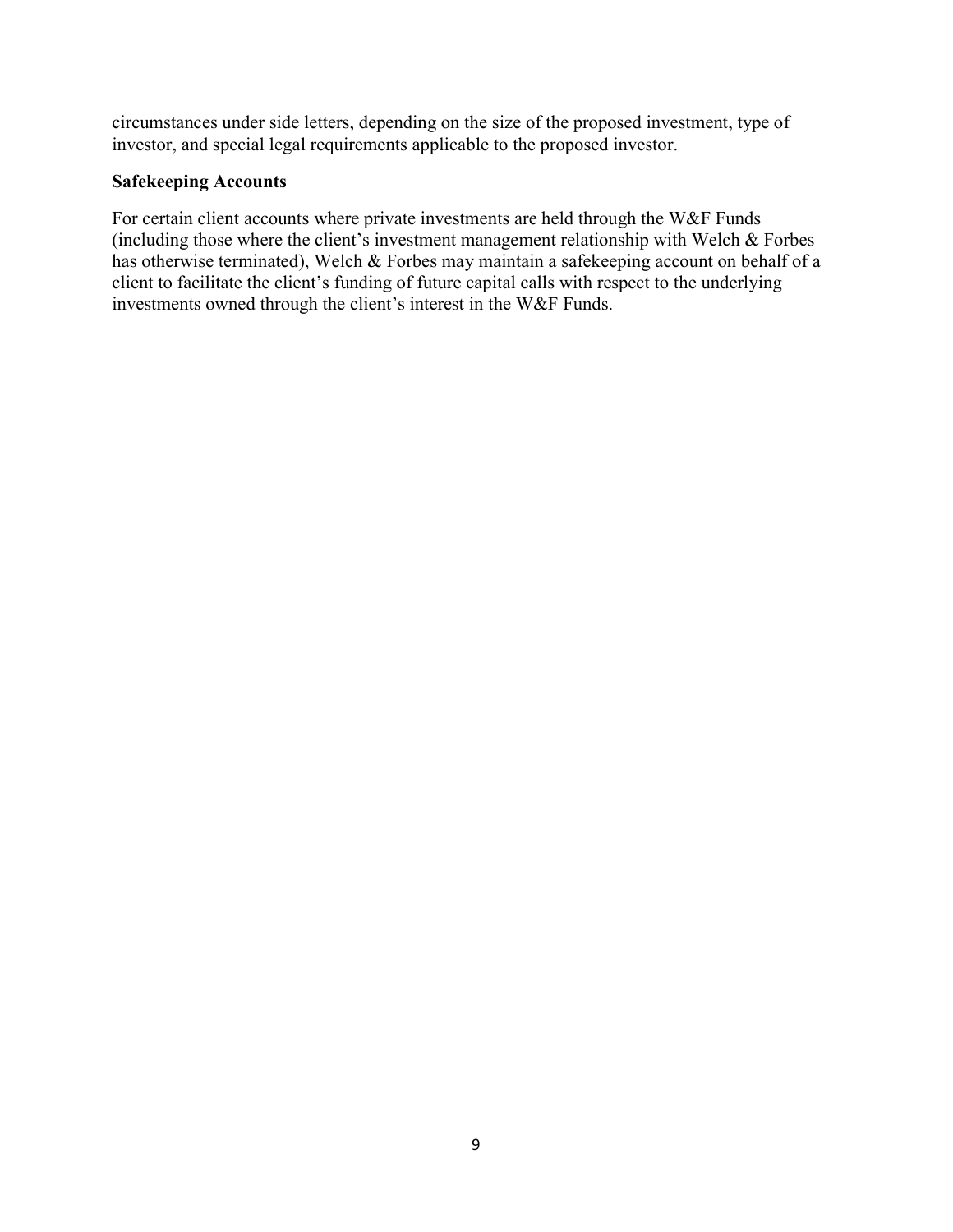## Item 6 – Performance-Based Fees and Side-by-Side Management

## Performance-Based Fees

Welch & Forbes does not charge fees based on performance or the net profits of the assets being managed.

At times, Welch & Forbes may invest a client's assets in pooled investment vehicles sponsored by third parties, such as hedge funds, venture funds, and/or exchange traded funds. To the extent that a client's assets are invested in these pooled vehicles, the client may pay a performancebased fee to the third-party sponsor of such fund. In such instances, Welch & Forbes will not receive any of this performance-based fee, and will only be compensated based on its normal management fee over the assets (i.e., a percentage of the assets under management). Please see the "Fees for Investment of Client Assets in Third-Party Mutual Funds and Other Pooled Investment Vehicles" sub-section of "Item 5 – Fees and Compensation" of this Brochure.

#### Side-by-Side Management

Our investment professionals simultaneously manage multiple accounts (including individual high net worth accounts and institutional separate accounts) according to similar investment objectives. The simultaneous management of these different investment accounts could create certain conflicts of interest, if the fee structures for the management of certain types of accounts were higher than others. As noted above, Welch & Forbes does not charge performance-based fees for any of its accounts; therefore, the inherent incentive to favor performance-based fee accounts over those without such fees does not exist for the Firm. Welch & Forbes recognizes that it has an affirmative duty to treat all such accounts fairly and equitably over time.

Although Welch & Forbes has a duty to treat all similarly managed accounts fairly and equitably over time, such portfolios will not necessarily be managed the same at all times. Specifically, there is no requirement that Welch  $\&$  Forbes use the same investment practices consistently across all accounts. In general, investment decisions for each client account will be made independently from those of other client accounts, and will be made with specific reference to the individual needs and objectives of each client account. In addition, Welch & Forbes will not necessarily purchase or sell the same securities at the same time or in the same proportionate amounts for all eligible accounts, particularly if different accounts have materially different amounts of capital under management by Welch & Forbes or different amounts of investable cash available. As a result, although Welch & Forbes manages numerous accounts with similar investment objectives, or may manage accounts with different objectives that trade in the same securities, the portfolio decisions relating to these accounts, and the performance resulting from such decisions, may differ from account to account.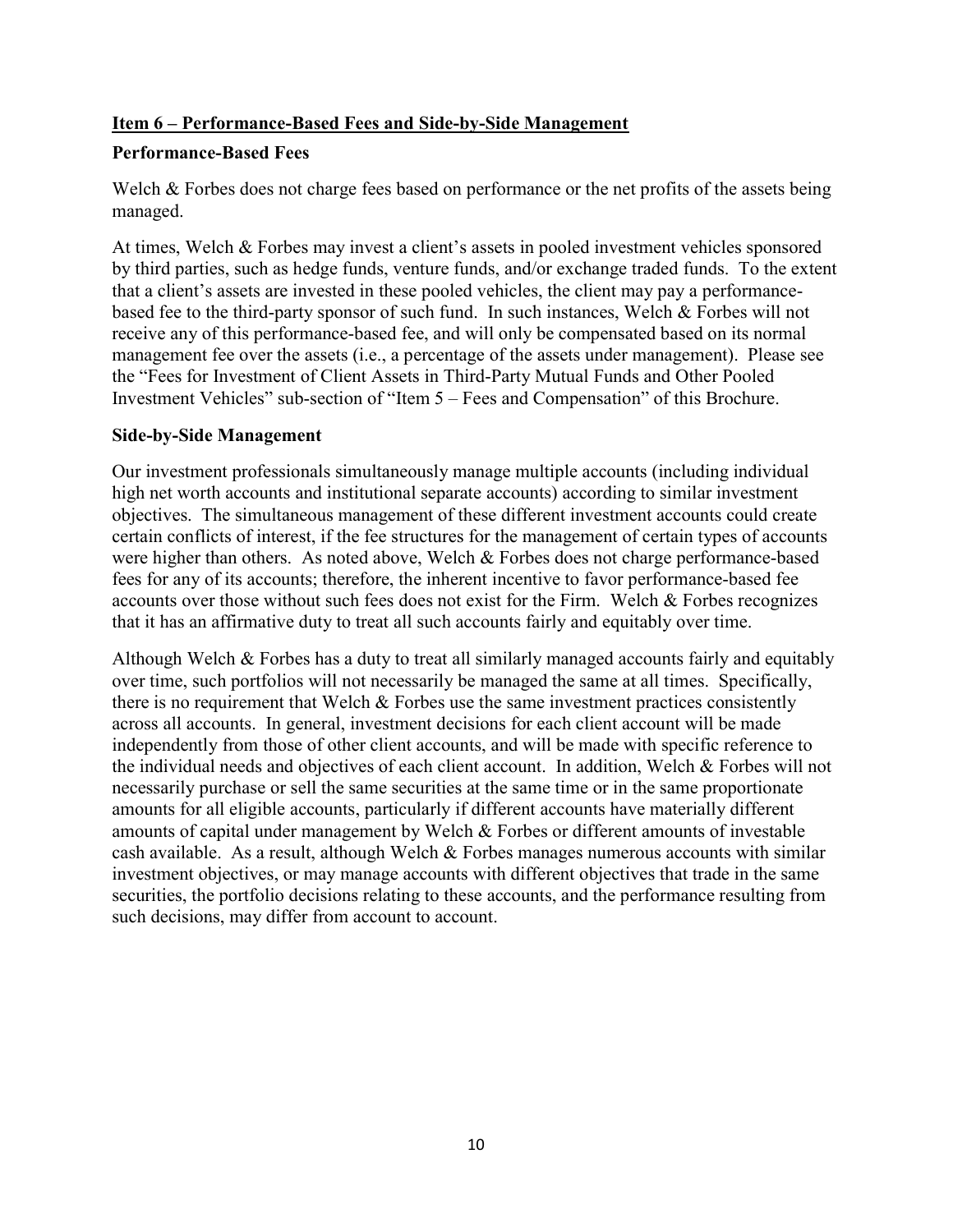## Item 7 – Types of Clients

## Types of Clients

Welch & Forbes provides investment advice primarily to individuals and trusts, including those for which individual officers of the Firm may serve as trustee or co-trustee. In addition, Welch & Forbes' clients also include pension and profit-sharing plans, estates, charitable organizations, and corporations and other business entities.

## Conditions for Managing Accounts

As a general rule, Welch & Forbes requires a minimum account size of \$2,000,000. However, the minimum account size is negotiable and may be waived or modified at the Firm's discretion.

Generally, Welch & Forbes requires each client to execute an Investment Counsel Agreement that details the nature of the discretionary investment advisory authority given to Welch  $\&$ Forbes.

Welch & Forbes will not accept an account from an investor whose investment objective or policy is inconsistent with Welch & Forbes' fundamental investment philosophy and approach.

Investments in private funds, private equity, and venture capital securities are only available to investors that meet certain eligibility requirements and minimum subscription or capital commitment amounts, and may be otherwise limited in availability.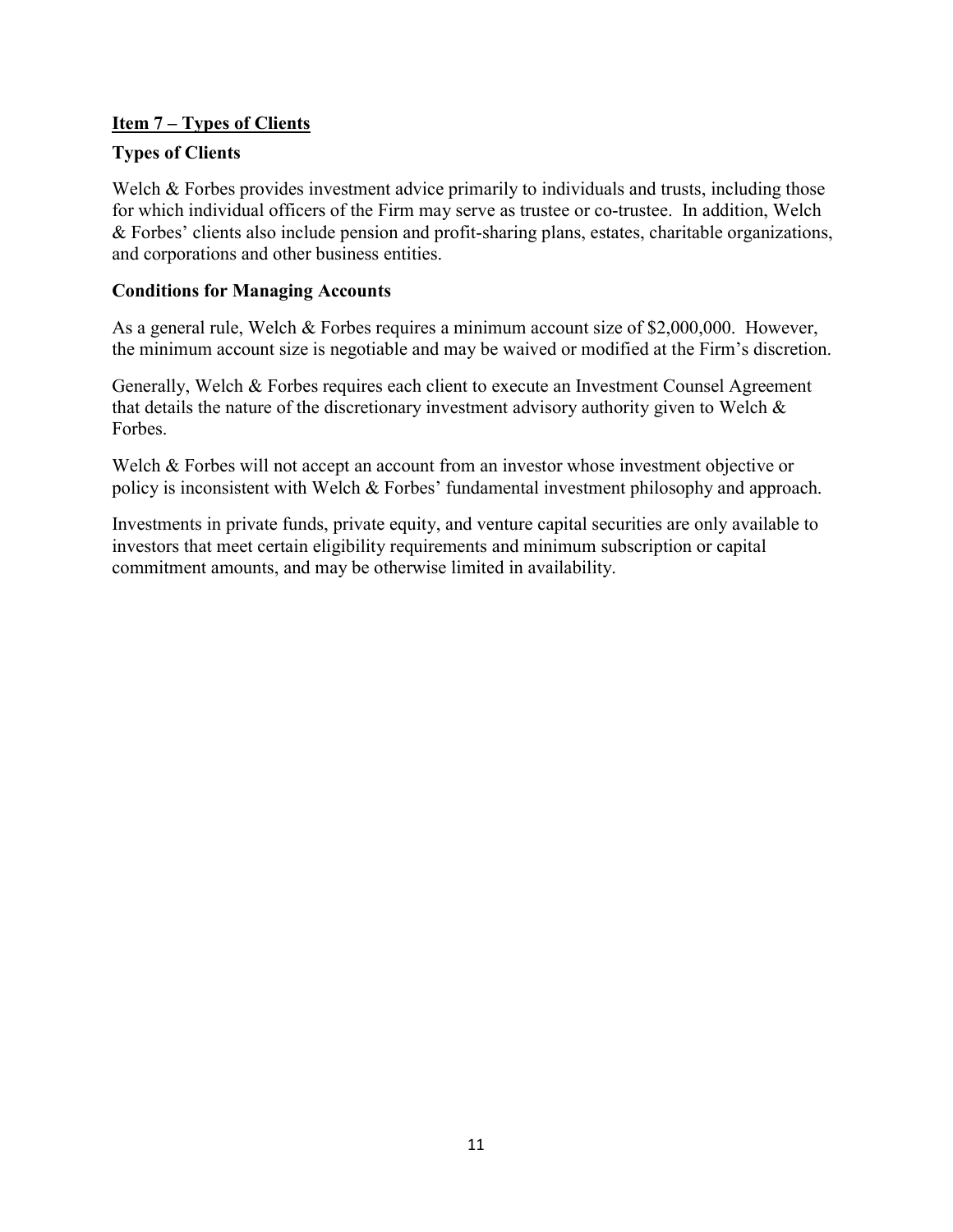## Item 8 – Methods of Analysis, Investment Strategies, and Risk of Loss

#### **Introduction**

Welch & Forbes offers its clients customized account management which is focused on the individual objectives of each client. In doing so, Welch & Forbes presents its clients with a range of investment options to be invested in one or more separate accounts, typically managed together, depending on account size and investment objective. Such options may include, but are not limited to:

- 1. Multi-cap core equity portfolios constructed with domestic and international stocks and ADRs;
- 2. Specialty portfolios client-driven sector or style focused (e.g. Energy, Income);
- 3. Environmental, Social, and Governance ("ESG") approach for applicable client directed accounts;
- 4. Open Architecture through mutual funds and/or exchange-traded funds to seek the additional diversification of geographic-based, commodity-based, capitalizationbased and style-based specialists;
- 5. Taxable and tax-exempt fixed income portfolios with a client-driven focus on income or total return; and
- 6. Alternative investments, including venture capital, private equity, hedge fund, and real estate (including those through outside specialists), which are facilitated through the W&F Funds.

Portfolio managers also determine unique client asset allocations based on the client's long-term investment objectives. Portfolio managers use various methodologies to assist in the asset allocation decision. Welch & Forbes uses this approach as a complement to our one-on-one client discussions which address long-term investment objectives, risk tolerance, and liquidity needs. While some consideration may be given to investment style (e.g., large cap value, small cap growth), portfolio managers do not generally move clients in and out of various investment styles, as most clients are invested for the long term. ESG may also be considered as part of the research process (for applicable accounts), but ESG is not a determinative factor.

Welch & Forbes typically does not use derivatives or hedging strategies when determining asset allocation for a client. The Firm's general practices with respect to investing in equities and fixed income securities are discussed in more detail below.

## **Equities**

Welch & Forbes' customized equity accounts encompass an array of investment objectives, and include, but are not limited to, those that are income-oriented, sector-specific, and socially screened. The Firm typically uses the S&P 500 as an equity benchmark. Welch & Forbes invests in both domestic and international equities, in any capitalization range.

As noted, Welch & Forbes typically does not use hedging strategies, unless directed by a client.

For some accounts, Welch & Forbes may employ a tax-sensitive approach to portfolio management. Low turnover in the accounts may limit the realization of capital gains. In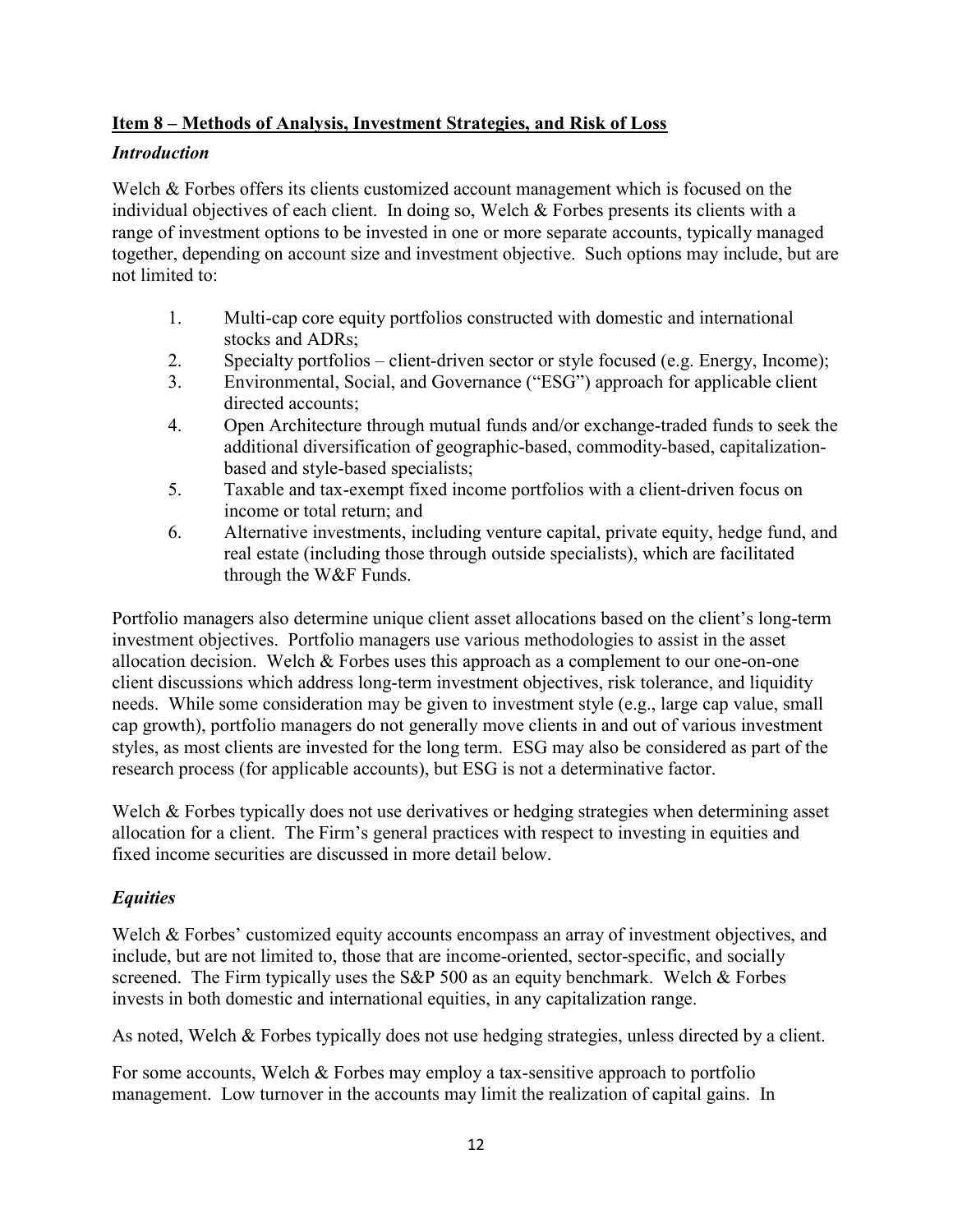addition, when gains are realized, we generally look for opportunities to harvest losses to offset gains, when appropriate. However, we generally do not let a tax decision alone override the fundamental factors driving the investment process.

## Fixed Income

Welch & Forbes builds customized fixed income portfolios specific to each individual client's investment objectives. Generally, our clients look to their fixed income portfolios for steady income and safety. Therefore, Welch & Forbes generally constructs such portfolios in a modified laddered approach typically using investment grade bonds over a specified maturity period. The Firm's laddered approach is considered "modified" because portfolio managers generally look for added value offered at various points along the yield curve where we might overweight holdings. Likewise, we may add relative value to our fixed income portfolios by focusing on certain sectors that offer more relative value than a bond of similar quality in a different sector.

In selecting bonds, Welch & Forbes generally buys liquid, investment grade bonds and considers relative value among like credits within and across sectors. The Firm generally uses a buy-andhold laddered approach, with some opportunistic trading on a selective basis. However, despite this typical buy-and-hold approach, the Firm may sell bonds for several reasons, including a credit downgrade or a need to raise cash in a client's portfolio, and may sell bonds at any time at its discretion, as it may do with any other securities held in a discretionary account (unless restricted by the client). On a client-by-client basis, lower quality bonds may be included in a fixed income portfolio if it were determined that the risk adjusted return was acceptable relative to the client's investment objectives.

Most of the Firm's clients look to their fixed income portfolios as a source of income; thus, our focus is generally on yield. However, portfolios may be customized with a total return focus if income is not the primary investment objective.

Welch & Forbes may refer to various benchmarks when monitoring its fixed income portfolios. However, while Welch & Forbes generally constructs fixed income portfolios to include holdings across the acceptable yield curve range and maintains duration at or near certain benchmarks, the Firm typically does not manage to the benchmark; therefore, Welch & Forbes' returns may fluctuate around those of the benchmark.

Welch & Forbes generally does not use hedging strategies in its fixed income portfolios.

Welch & Forbes typically uses a tax-sensitive approach in managing fixed income portfolios. The bond portions of most clients' portfolios are "buy-and-hold," which generally may result in lower turnover and tax realization. Further, a client's tax circumstance is a primary factor in determining whether or not to construct a portfolio with tax-exempt or taxable bonds. The Firm's focus is the after-tax return earned by the client rather than the pre-tax return.

## Methods of Analysis

The Welch & Forbes investment process is focused on its team of investment professionals. Each portfolio manager is considered an investment generalist, but is also responsible for specific sector coverage and expertise. Portfolio managers are responsible for generating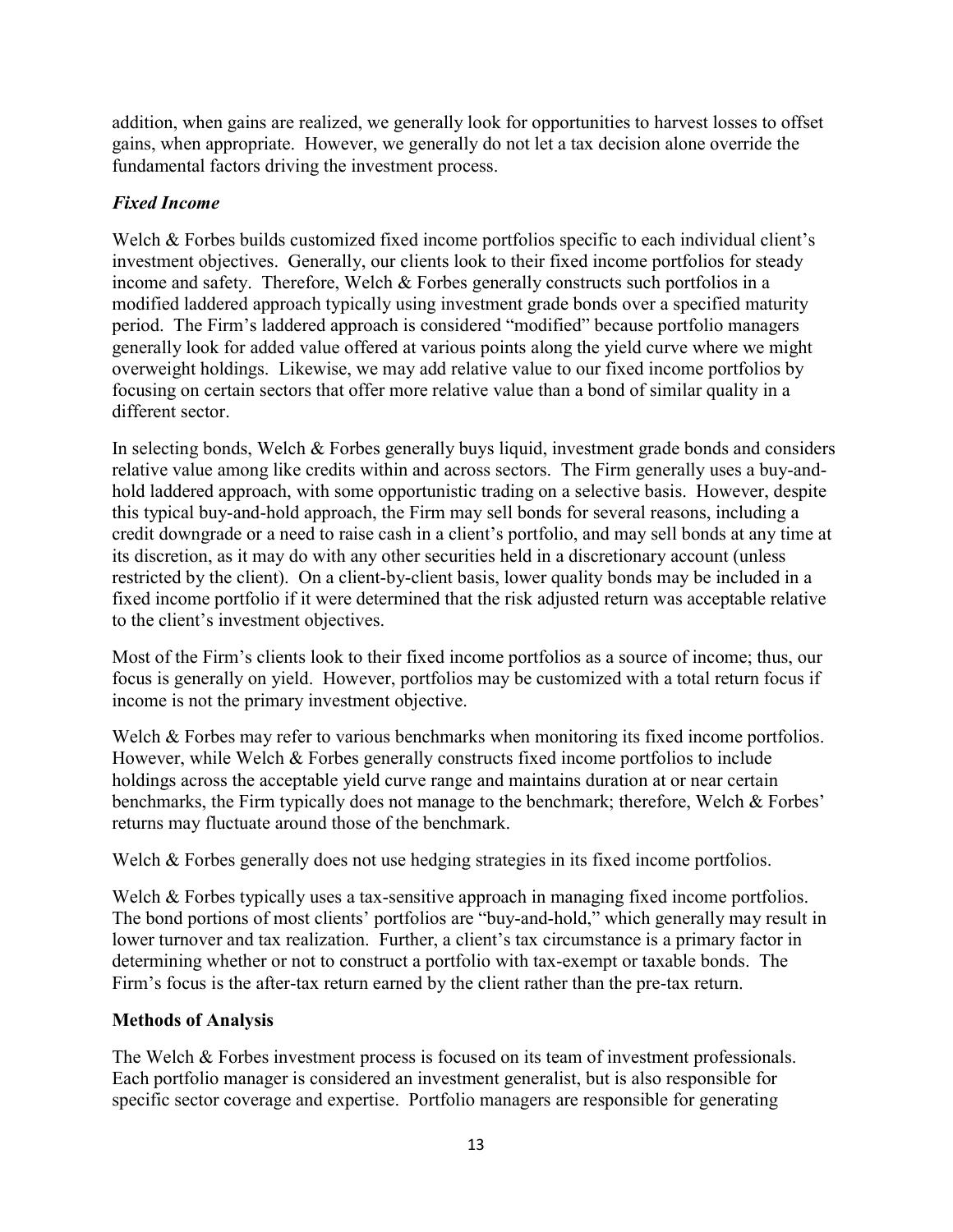specific investment ideas, researching the idea, writing a research report, and proposing the idea to the Investment Committee ("IC") for consideration. If approved, the investment idea, which is primarily an equity or private investment security, may be used in the portfolio construction process.

The IC regularly reviews and revises the Welch & Forbes research list, which generally includes any equity holdings which we deem suitable for our clients. The IC plays an important role in the investment process through its ongoing review and discussion of investment holdings in client accounts. In addition, the IC discusses and recommends sector allocation as well as other securities, including fixed income, pooled vehicles, and cash products. The IC also discusses macro-economic (top-down) events that may impact investment decisions.

Welch & Forbes' security analysis methods include both fundamental and technical analysis. Fundamental analysis is a method of evaluating a security in which Welch & Forbes attempts to determine the intrinsic value of a security by examining certain economic, financial, and other qualitative and quantitative factors, including both macroeconomic factors, such as the overall economy and industry conditions, as well as company-specific factors, such as management. Technical analysis is used to a lesser extent and is a method of evaluating securities by analyzing market statistics, such as past prices and trading volume. In performing technical analysis, Welch & Forbes uses charts and other tools to attempt to predict patterns relating to the future activity of a security.

Specifically, Welch & Forbes utilizes a bottom-up (fundamental) analysis as the primary driver for security selection. The Firm uses a number of analytical metrics – both in absolute and relative to sector and market terms – in the security screening and selection process. Although the metrics employed often vary by industry group and sector, they may include: return-oninvested capital, return-on-equity, revenue and earnings growth, price-to-book and cash flow, profit margin, asset turnover, debt-to-equity and assets, and dividend yield and growth.

Welch & Forbes also uses top-down (economic) analysis as a secondary factor in selecting securities. Economic analysis is a contributing factor to position size and sector (or industry) allocation.

#### Sources of Information

In evaluating securities, the main sources of information used by Welch & Forbes include, but are not limited to, meetings with management and analysts, quantitative data provided by thirdparty vendors, financial newspapers and magazines, research materials prepared by third parties, corporate rating services relating to historical prices of securities, dividends, and earnings, annual reports, prospectuses, filings with the SEC, and company press releases.

#### Risk of Loss

The investment practices utilized by Welch & Forbes carry different levels and types of risk. In each individual account, all securities include a risk of loss of principal and any profits that have not been realized. The stock markets, bond markets, and derivatives markets fluctuate substantially over time and, as recent global and domestic economic events have indicated,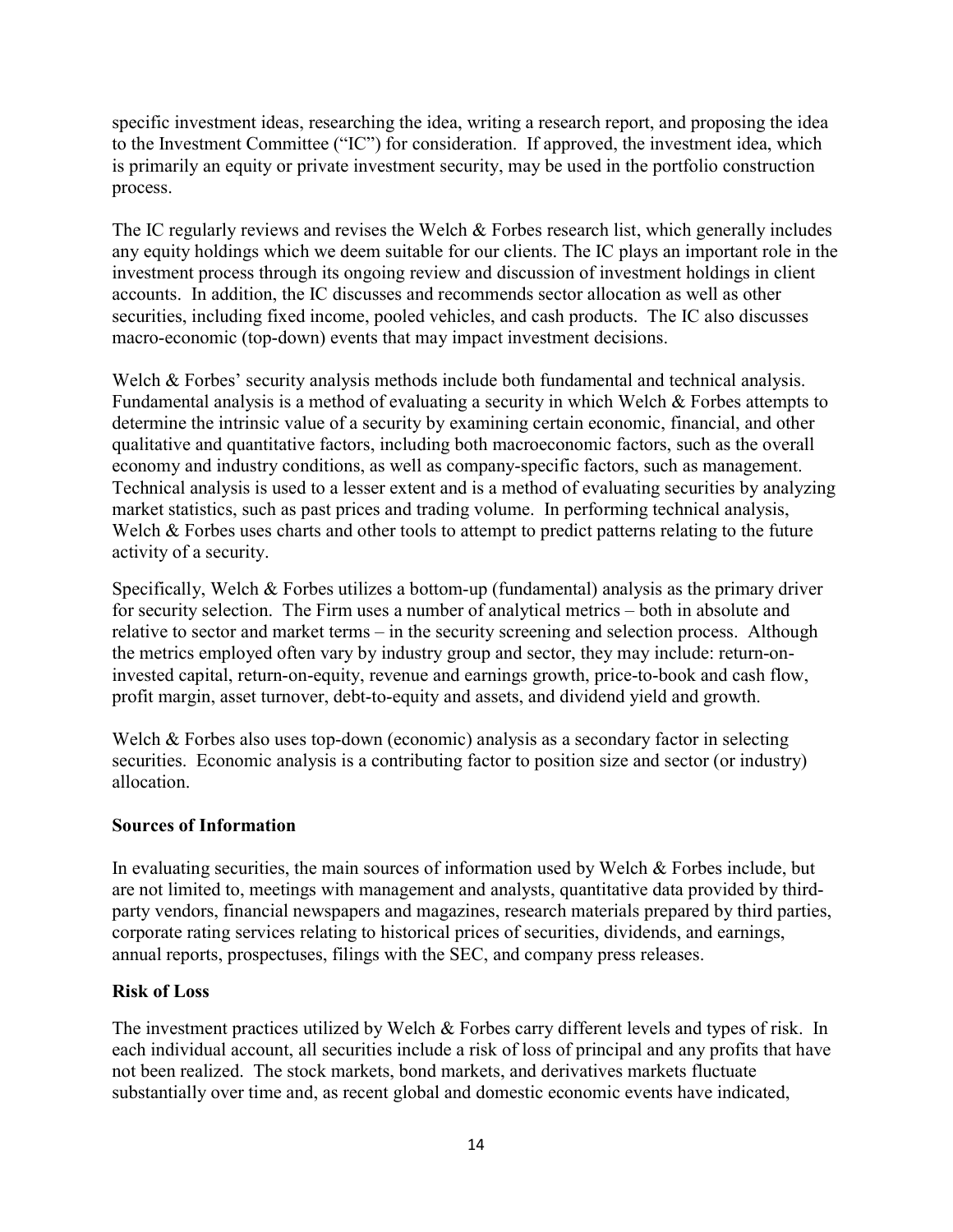performance of any investment is not guaranteed. As a result, there is a risk of loss of the assets the Firm manages on a client's behalf, and such a loss may be out of the Firm's control. Welch & Forbes cannot guarantee any level of performance and cannot guarantee that our client accounts will not experience a loss in value.

Investments in securities and other financial instruments and products are subject to many types of risk that can cause the permanent loss of capital as a result of adverse market conditions. Each of Welch & Forbes' accounts has the potential for the client's assets to decline in value.

Some of the specific risks to which client assets may be susceptible are as follows:

#### General Risks:

- Non-Diversification Risk. Concentrated accounts that invest in a relatively small number of securities may have more risk because changes in the value of a single security or the impact of a single economic, political, or regulatory occurrence may have a greater adverse impact on an account's performance.
- Sector Risk. Accounts focused on or concentrated in a single sector may be affected by particular economic or market events and could be more volatile than an account with securities across industry sectors.
- Market Risk. Market prices of securities held by the client's account may fall rapidly or unpredictably due to a variety of factors, including changing economic, political, or market conditions or other factors including terrorism, war, natural disasters or public health issues such as epidemics or pandemics.
- Political Risk. Changes in the political status of any country can have profound effects on the value of investments exposed to that country.
- Foreign Investment Risk. Securities or other investments of foreign issuers involve additional risks (such as risks arising from less frequent trading, changes in political or social conditions, and less publicly available information about non-U.S. issuers) that differ from those associated with investing in securities of U.S. issuers and may result in greater price volatility.
- Asset Allocation Risk. An account's investments may not be consistently allocated in the best performing asset classes.
- Liquidity Risk. In situations where there is little or no active trading market for certain securities or investments, it may be more difficult to sell them at or near their perceived value, or at any price. When a portfolio holds illiquid investments, the portfolio may be harder to value, especially in changing markets, and if a portfolio is forced to sell these investments to meet redemptions or for other cash needs, the portfolio may suffer a loss. In addition, when illiquidity in the market exists for certain securities, a portfolio, due to limitations on the investments in illiquid securities, may be unable to achieve its desired level of exposure to a certain sector.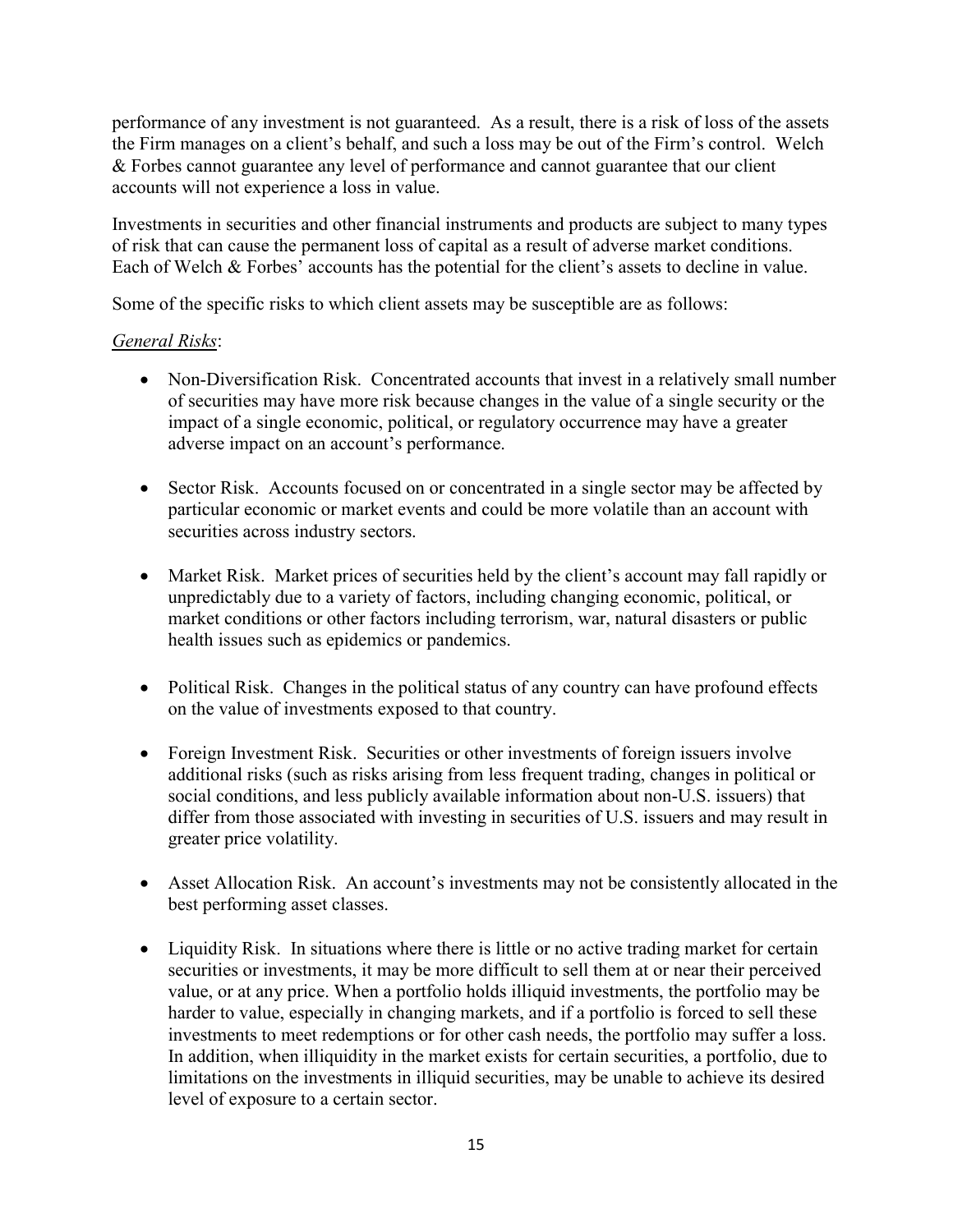Cybersecurity Risk. With the increased use of technologies to conduct business, Welch & Forbes is susceptible to operational, information security and related risks. In general, cyber incidents can result from deliberate attacks or unintentional events. Cyber attacks include, but are not limited to, gaining unauthorized access to digital systems for purposes of misappropriating assets or sensitive information, corrupting data, or causing operational disruption. Cyber incidents impacting Welch & Forbes have the ability to cause disruptions and impact business operations, potentially resulting in the inability to transact business, financial losses, violations of applicable privacy and other laws, regulatory fines, penalties or reputational damage. While Welch & Forbes has established a business continuity plan and risk management systems intended to identify and mitigate potential cyber attacks, there are inherent limitations in such plans and systems including the possibility that certain risks have not been identified. Furthermore, Welch & Forbes cannot control the cybersecurity plans and systems put in place by thirdparty service providers and issuers in which client portfolios invest. Clients could be negatively impacted as a result.

## Equity Risks:

- Large Cap Stock Risk. Accounts focusing on large cap companies may underperform other equity accounts invested in other types of equities, as large cap companies may not experience sustained periods of growth in the mature product markets in which they operate.
- Small and Mid Cap Stock Risk. Accounts focusing on small and mid cap stocks may have more risk than those focused on larger more established companies because small and mid cap companies may have less revenue, narrower product lines, less management depth, small market share, fewer financial resources, and less competitive strength.

## Fixed Income Risks:

- Credit and Counterparty Risk. An issuer of bonds or other debt securities or a counterparty to a derivatives contract may not be able to meet interest, principal, or settlement payments, or otherwise honor its obligations.
- Interest Rate Risk. Fixed-coupon payments (cash flows) of debt securities may become less competitive with the market in periods of rising interest rates and cause debt security prices to decline.
- Prepayment Risk. Many bonds and debt securities have call provisions that may result in debtors paying back the debt prior to maturity during periods of decreasing interest rates.

## Mitigation of Risks

Investments in equity portfolios are generally diversified by various methods, including the number of stocks utilized, investment across industries, and geographic dispersion. In addition, with respect to fixed income portfolios, investments within these portfolios are diversified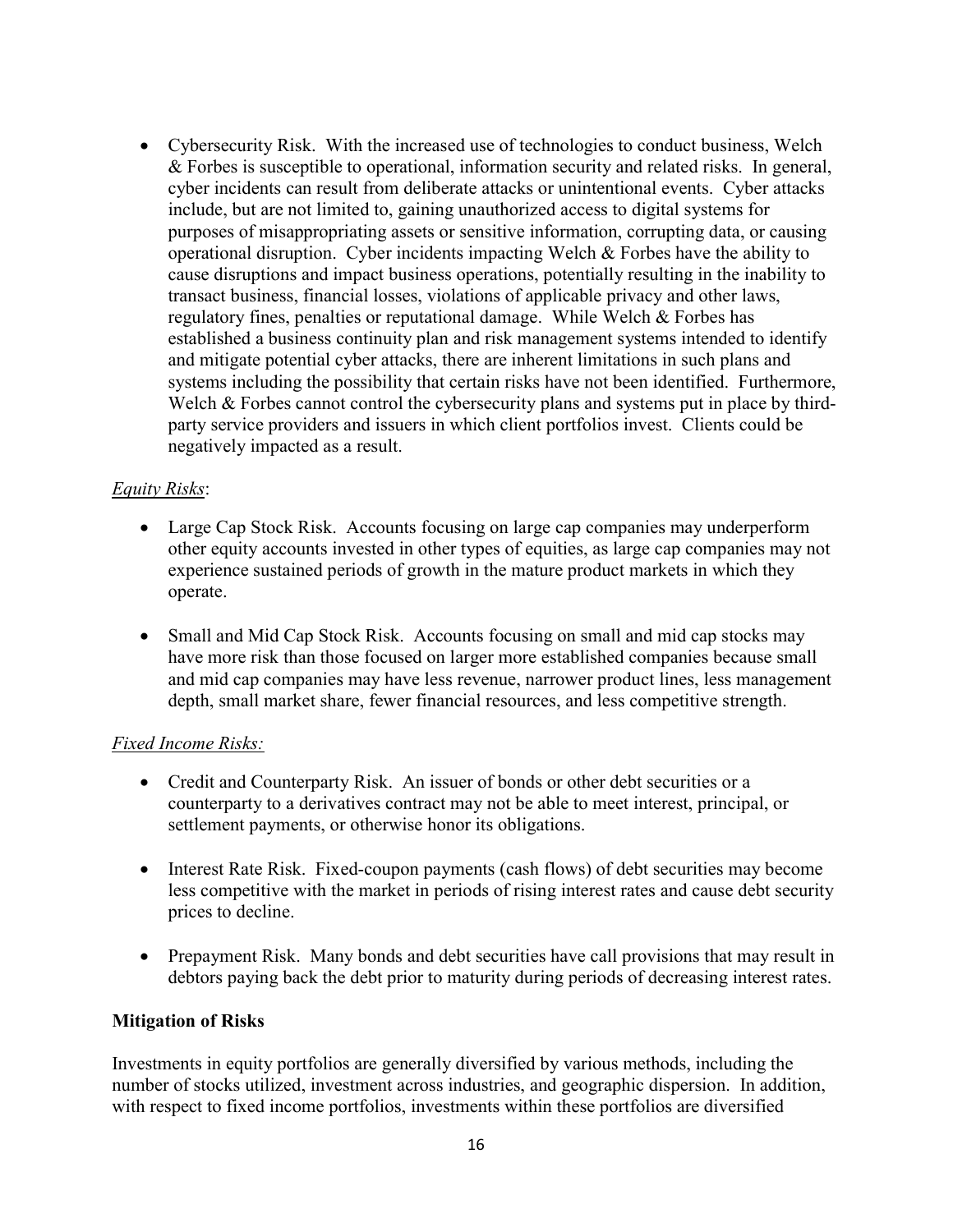among sectors, industry groups, and issuers to mitigate risk. In addition, bond portfolios are typically constructed with investment grade bonds, which reduces risk associated with low quality bonds.

Welch & Forbes portfolio managers (or their designees) review accounts on a regular basis. In addition, on generally a weekly basis, there are peer review teams of portfolio managers who review asset allocation and holdings for selected accounts. At times, Welch & Forbes may use various analytical reports to assess accounts. Portfolio managers also meet with clients periodically to review their portfolios.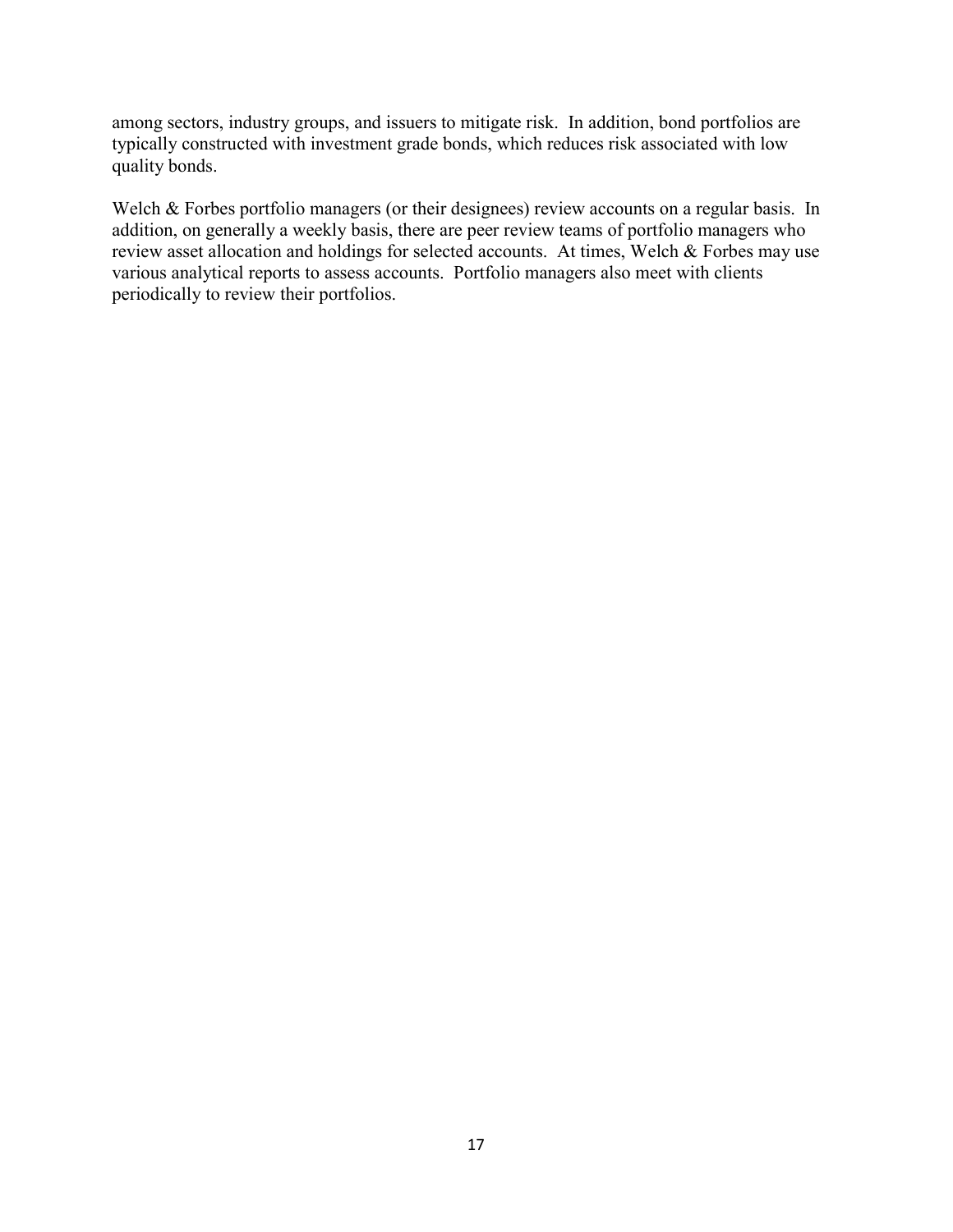## Item 9 – Disciplinary Information

There are no applicable legal or disciplinary events relating to Welch & Forbes.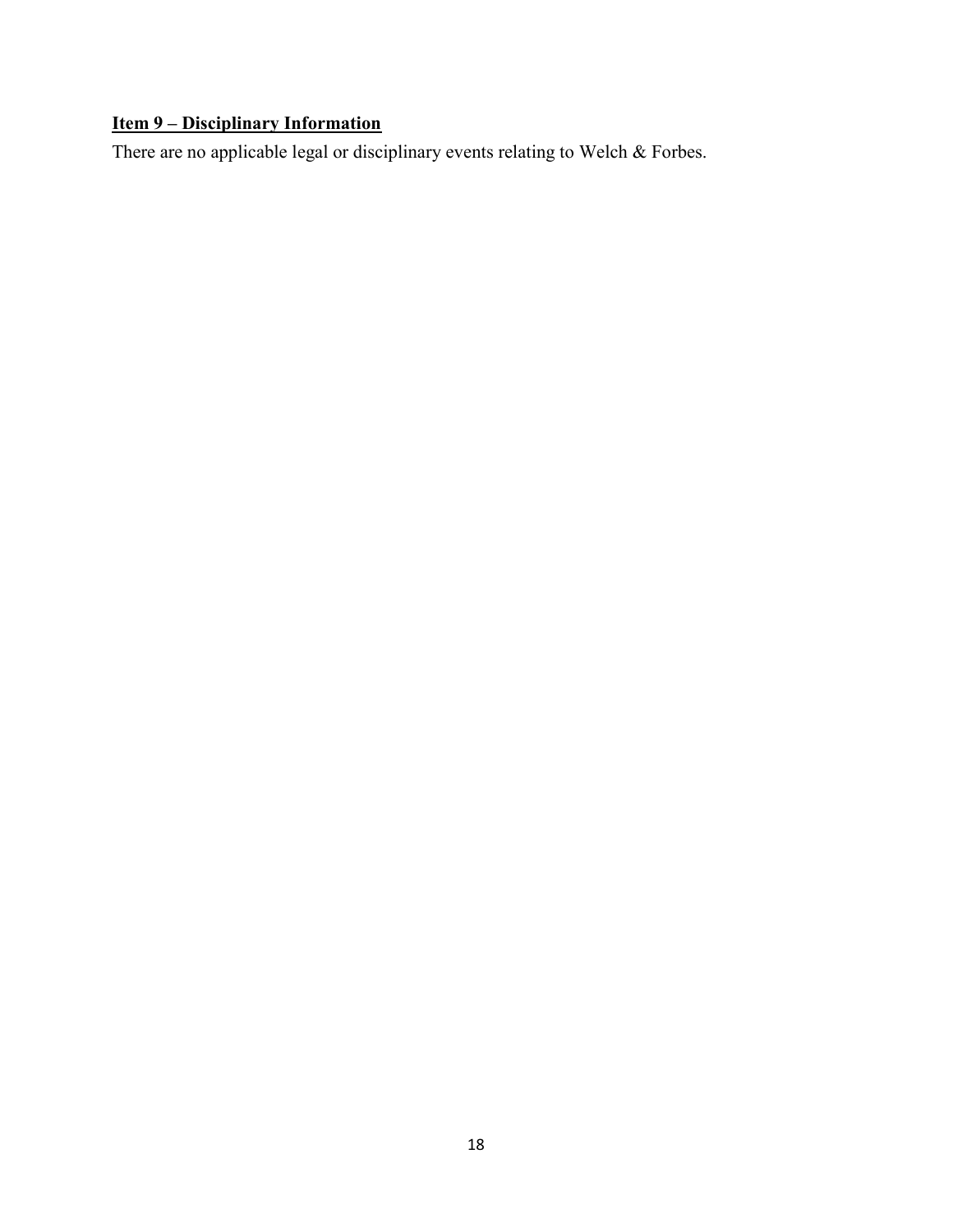## Item 10 – Other Financial Industry Activities and Affiliations

#### **Affiliations**

As noted previously, AMG holds an equity interest in Welch & Forbes. AMG's equity interest in Welch & Forbes is structured so that Welch & Forbes maintains operational autonomy in managing its business. AMG does not have any role in the day-to-day management of Welch & Forbes. Accordingly, AMG is not a "control person" of Welch & Forbes. AMG also holds equity interests in certain other investment advisers ("AMG Affiliates"). Each of the AMG Affiliates, including Welch & Forbes, operates autonomously and independently of AMG, and each other. Welch & Forbes does not have any business dealings with these AMG Affiliates and does not conduct any joint operations with them. Welch & Forbes carries out its asset management activity, including the exercise of investment discretion and voting rights, independent of the AMG Affiliates. The AMG Affiliates do not formulate advice for Welch & Forbes' clients and do not, in Welch & Forbes' view, present any potential conflict of interest for Welch & Forbes with respect to our clients. More information regarding AMG, including its public filings and a list of all AMG Affiliates, is available at www.amg.com.

As previously noted in Items 4 and 5, Welch & Forbes may periodically invest clients' assets through limited liability companies sponsored by Welch & Forbes ("W&F Funds"), for which Welch & Forbes serves as the Managing Member. The W&F Funds are used to facilitate clients' investment in private equity, venture, and private fund investments. The W&F Funds are neither registered under the Securities Act of 1933, nor registered under the Investment Company Act of 1940. Welch & Forbes does not receive additional fees for managing the W&F Funds, other than the standard management fees that the Firm receives based on the client assets that may be invested through the W&F Funds.

## Other Financial Activities

Neither Welch & Forbes nor any of its management persons are registered, or have an application pending to register, as a broker/dealer, futures commission merchant, commodity pool operator, commodity trading advisor, or an associated person of one of the foregoing types of entities.

Welch & Forbes and its portfolio managers periodically serve as trustee or co-trustee for certain accounts, including those of investment management clients as well as others, and the Firm typically charges a fee for trustee services in those cases where the Firm does not manage the account pursuant to an Investment Counsel Agreement.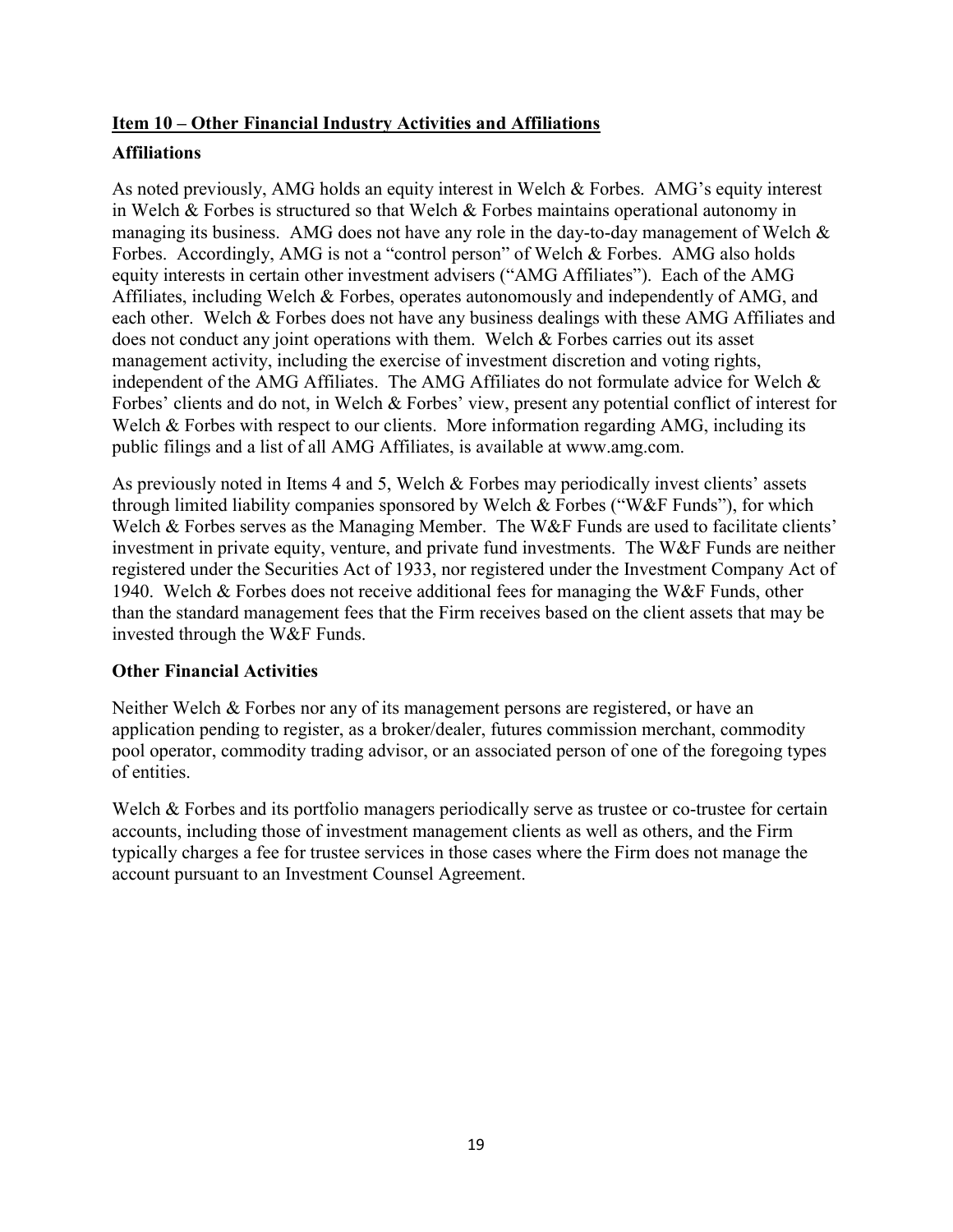## Item 11 – Code of Ethics, Participation or Interest in Client Transactions, and Personal Trading

Welch & Forbes has established a variety of internal controls and procedures designed to address potential conflicts of interest arising between client accounts and Welch & Forbes and its personnel.

## Code of Ethics

As a registered investment adviser, Welch & Forbes has a fiduciary duty to its clients, and accordingly has adopted a Code of Ethics (the "Code") that applies to all employees. The Code describes the standard of conduct Welch & Forbes requires of its employees and sets forth restrictions on certain activities, including personal trading in accounts owned, managed, or beneficially owned by the employees. By setting forth the regulatory and ethical standards to which Welch & Forbes' employees must adhere, the Code supports our efforts to promote a high level of professional ethical conduct in furtherance of our fiduciary duty to our clients.

## Personal Trading

Among other things, the Code limits and monitors the personal trading activity of our employees, including members of our employees' households. These limitations seek to further Welch & Forbes' efforts to prevent employees from personally benefiting from its investment decisions for its clients and/or any short-term market effects of the Firm's recommendations to clients. Specifically, the Code requires employees and certain members of their households to "preclear" their personal securities transactions with our Firm's Compliance Department prior to execution, with some limited exceptions. The Code also generally prohibits such persons from trading in securities during specific periods of time when they are on a list of those being considered for purchase or sale by the Firm for our clients' accounts (i.e., "blackout periods"). Limitations also exist for such persons on the participation in initial public offerings and private placements. All employees must provide Welch & Forbes with a listing of their securities holdings, as well as duplicate copies of statements and trade confirmations with respect to their brokerage accounts. These restrictions and requirements of the Code apply to all accounts over which employees have investment discretion, or in which they have a direct or indirect beneficial ownership interest.

## Participation or Interest in Client Transactions

Welch & Forbes may periodically invest clients' assets through limited liability companies sponsored by Welch & Forbes ("W&F Funds"). Please see Items 4 and 5 for additional information on these funds. Welch & Forbes may recommend investing in private investments through these funds to clients who meet certain minimum net worth and asset qualifications. However, Welch & Forbes will only invest client assets in private investments through the W&F Funds if it believes that such investments are in the best interest of the applicable clients. Please see "Item 13 – Review of Accounts" for a description of Welch & Forbes' efforts to assess the appropriateness of holdings within client accounts.

Welch & Forbes, its members, officers and employees (collectively "employees") may from time to time directly or indirectly hold the same securities as Welch & Forbes recommends to its clients. For example, certain employees may invest their own monies in private equity, venture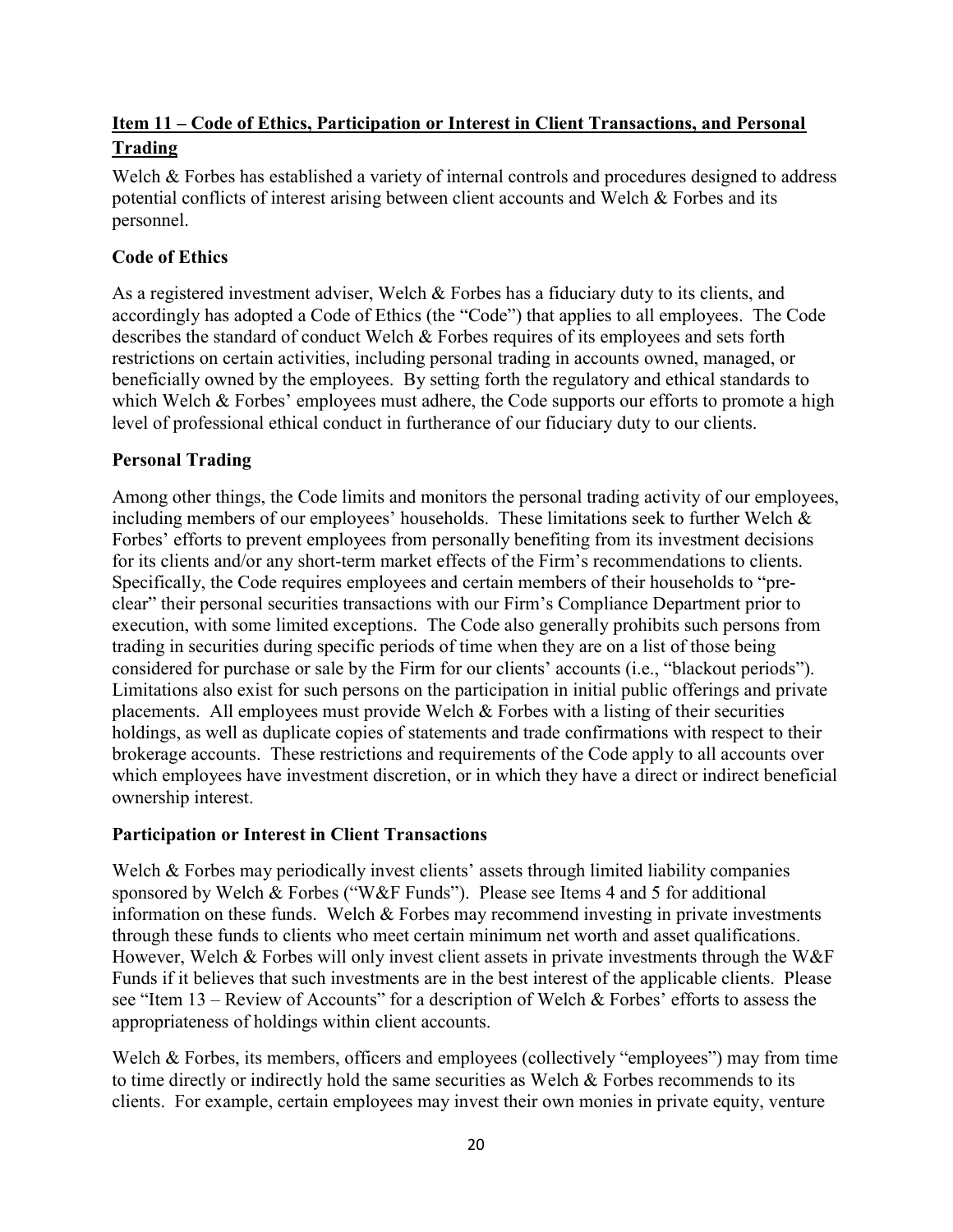capital, and private fund investments, either directly or through the W&F Funds. Such investments by employees in private equity, venture capital, and private fund investments through the W&F Funds are processed at the same time as transactions for clients in such investments through the W&F Funds, subject to the terms and conditions of Welch & Forbes' Code of Ethics.

Welch & Forbes employees may buy or sell, for their own accounts, securities that the Firm has recommended to clients, subject to the restrictions and reporting obligations contained in Welch & Forbes' Code of Ethics. Specifically, Welch & Forbes employees may purchase securities that appear on Welch & Forbes' research list on the same day they are purchased for client accounts, provided that such transactions are completely segregated from client transactions and are not favored over (or knowingly executed before or simultaneously with) client transactions.

To help mitigate the potential for conflicts of interest, all employees must comply with the Code, which imposes restrictions on the purchase or sale of securities for their own accounts and the accounts of certain household members and seeks to ensure that employees do not personally benefit from the short-term market effects of securities Welch & Forbes recommends to clients. For more information with respect to the Code and its limitations on personal trading by employees please see the "Code of Ethics" and "Personal Trading" sub-sections of this Item 11.

## Insider Trading/Material Non-Public Information

All employees of Welch & Forbes are subject to the Affiliated Managers Group, Inc. Insider Trading Policy and Procedures (the "AMG Insider Trading Policy"). The AMG Insider Trading Policy broadly prohibits the use of material, non-public information, and also imposes restrictions on the trading of AMG's stock. In addition, Welch & Forbes' Code also includes policies and procedures prohibiting the use of material non-public information that are designed to prevent insider trading by an officer or employee of Welch & Forbes, to prevent having others communicate on the basis of such information, and to prevent the communication of such information to others. Welch & Forbes broadly prohibits the misuse of material, non-public information.

In accordance with these policies, to prevent trading of public securities based on material, nonpublic information, Welch & Forbes maintains a restricted list that identifies any securities that cannot be purchased for employee, client, or firm-owned accounts because material, non-public information may have been received by an employee of the Firm. The issuers named on this restricted list are restricted in the Firm's trading and portfolio compliance system, thus blocking Welch & Forbes from trading in these securities without the consent of Welch & Forbes' Chief Compliance Officer.

## **Gifts**

Welch & Forbes has policies and procedures regarding the giving or receiving of gifts between the Firm's employees and certain third parties (e.g., vendors, broker/dealers, consultants, etc.) to help mitigate the potential for conflicts of interest surrounding these practices. In general, Welch & Forbes limits the amount of gifts that may be provided by employees to these parties, and requires the pre-approval of certain items by the Chief Compliance Officer. Welch & Forbes specifically monitors for any potential conflicts of interest with respect to individual instances of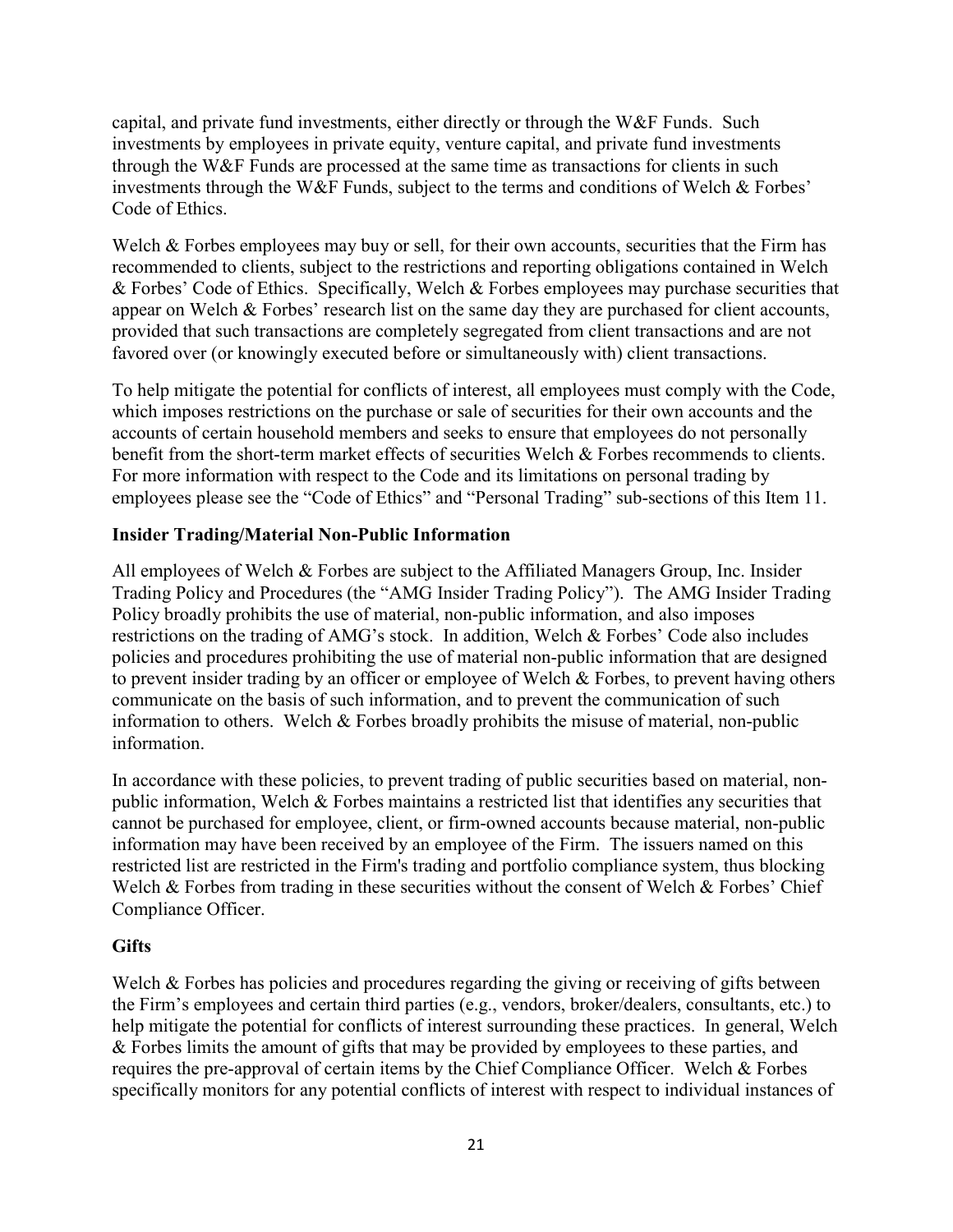gifts, as well as patterns of the same over time, to prevent the interests of Welch & Forbes and its employees from being placed ahead of the interests of our clients.

## Political Contributions

Welch & Forbes prohibits its employees from making political contributions on behalf of Welch & Forbes or from being reimbursed for personal political contributions, or from making political contributions for the purpose of securing or retaining business. Welch & Forbes maintains policies and procedures that set forth specific limitations as to the amounts of contributions, as well as preclearance requirements for certain political contributions.

## Distribution of Code

All of our employees are provided with a copy of our Code at the time of hire and annually thereafter, and each employee must affirm that they have received a copy of the Code, and that they have read and understand its provisions. Additionally, Welch & Forbes conducts periodic compliance training for employees that addresses the requirements of the Code and the other policies described in this Item. A copy of Welch & Forbes' Code is also available to clients or prospective clients upon request, and may be obtained by contacting us at the contact information listed in "Item 1 – Cover Page" of this Brochure.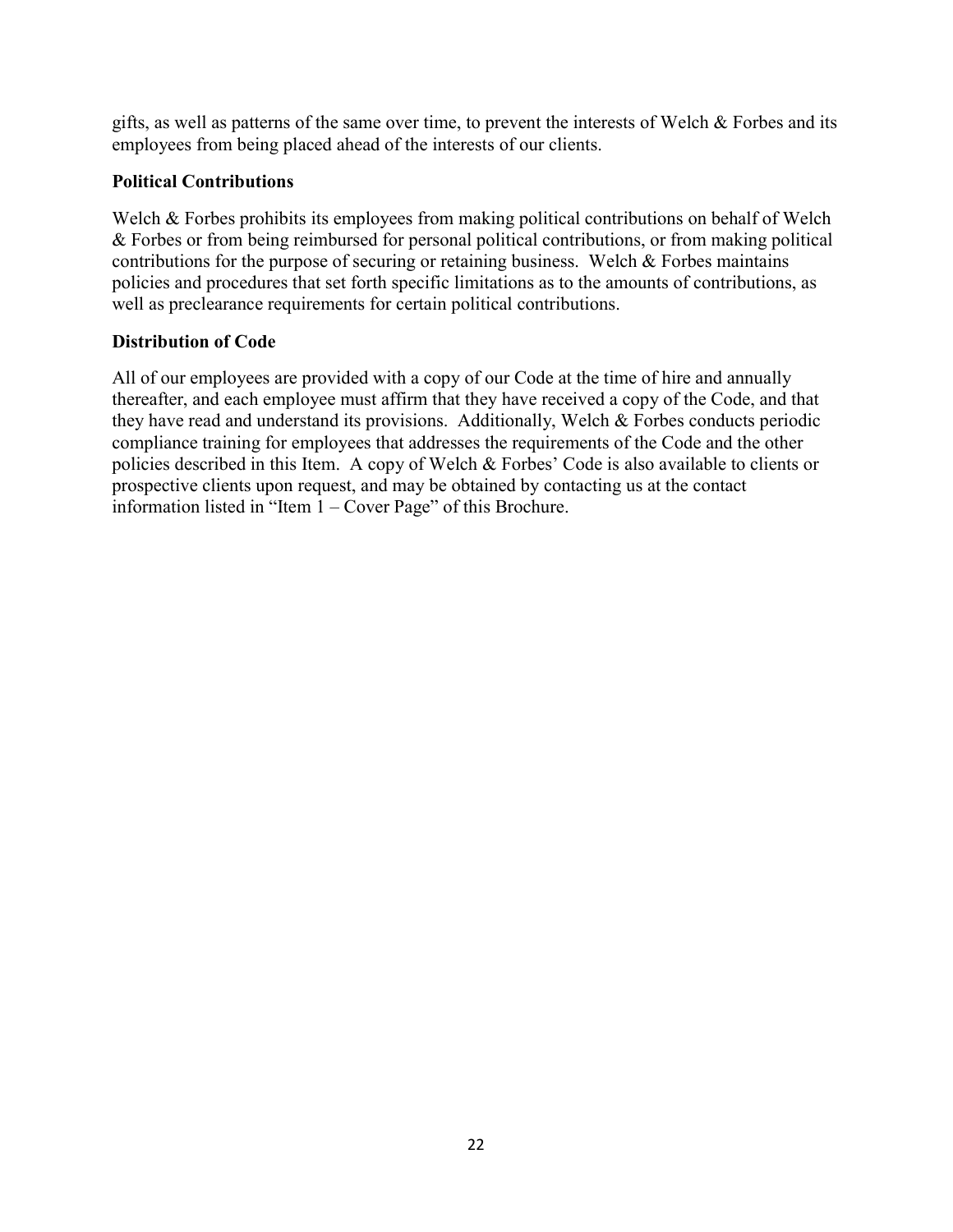#### Item 12 – Brokerage Practices

Generally, Welch & Forbes is retained on a discretionary basis and is authorized to determine and execute portfolio transactions within the client's specified investment strategy. Some clients limit the Firm's authority in terms of the selection of broker-dealers in favor of their own brokerage arrangements. Welch & Forbes has a fiduciary duty to seek best execution (see further description below), and to ensure that trades are allocated fairly and equitably among clients over time.

#### Brokerage Relationships

Welch & Forbes' relationships with broker/dealers, particularly those affiliated with large financial services organizations, are complex. Welch & Forbes uses various broker/dealers to execute trades on behalf of clients, but Welch & Forbes may also have many other relationships with such firms. For example:

- Welch & Forbes may invest client assets in securities issued by broker/dealers or their affiliates; and
- Certain broker/dealers provide internally-generated and/or third-party research to Welch & Forbes, as part of a bundled service.

Notwithstanding such relationships or business dealings with these broker/dealers, Welch  $\&$ Forbes has a fiduciary duty to its clients to seek best execution when trading with these firms, and has implemented policies and procedures to monitor its efforts in this regard, as described further below.

#### Best Execution – Selection Factors for Broker/Dealers

As noted above, Welch & Forbes has a duty to seek best execution of transactions for client accounts. "Best execution" is generally understood to mean the most favorable cost or net proceeds reasonably obtainable under the circumstances. In seeking best execution, Welch & Forbes looks for the best combination of transaction price, quality of execution (e.g., the speed of execution, the likelihood the trade will be executed, etc.), and other valuable services that an executing broker/dealer may provide.

Clients often grant Welch & Forbes the authority to select the broker/dealer to be used for the purchase or sale of securities. Welch & Forbes, in seeking best execution, will make this selection based on a number of factors, which may include, but are not limited to, the following: the broker/dealer's financial soundness; the broker/dealer's ability to effectively and efficiently execute, report, clear, and settle the order; the broker/dealer's ability to commit capital; the broker/dealer's ability to timely and accurately communicate with Welch & Forbes' trading desk and operations team; the broker/dealer's research services provided in connection with soft dollar arrangements (explained in more detail in the "Soft Dollars" sub-section of this Item 12 below); the broker/dealer's commission rates; the number of shares being purchased or sold; and similar factors. Welch & Forbes does not consider any client referrals from a broker/dealer when determining best execution, or when placing client trades.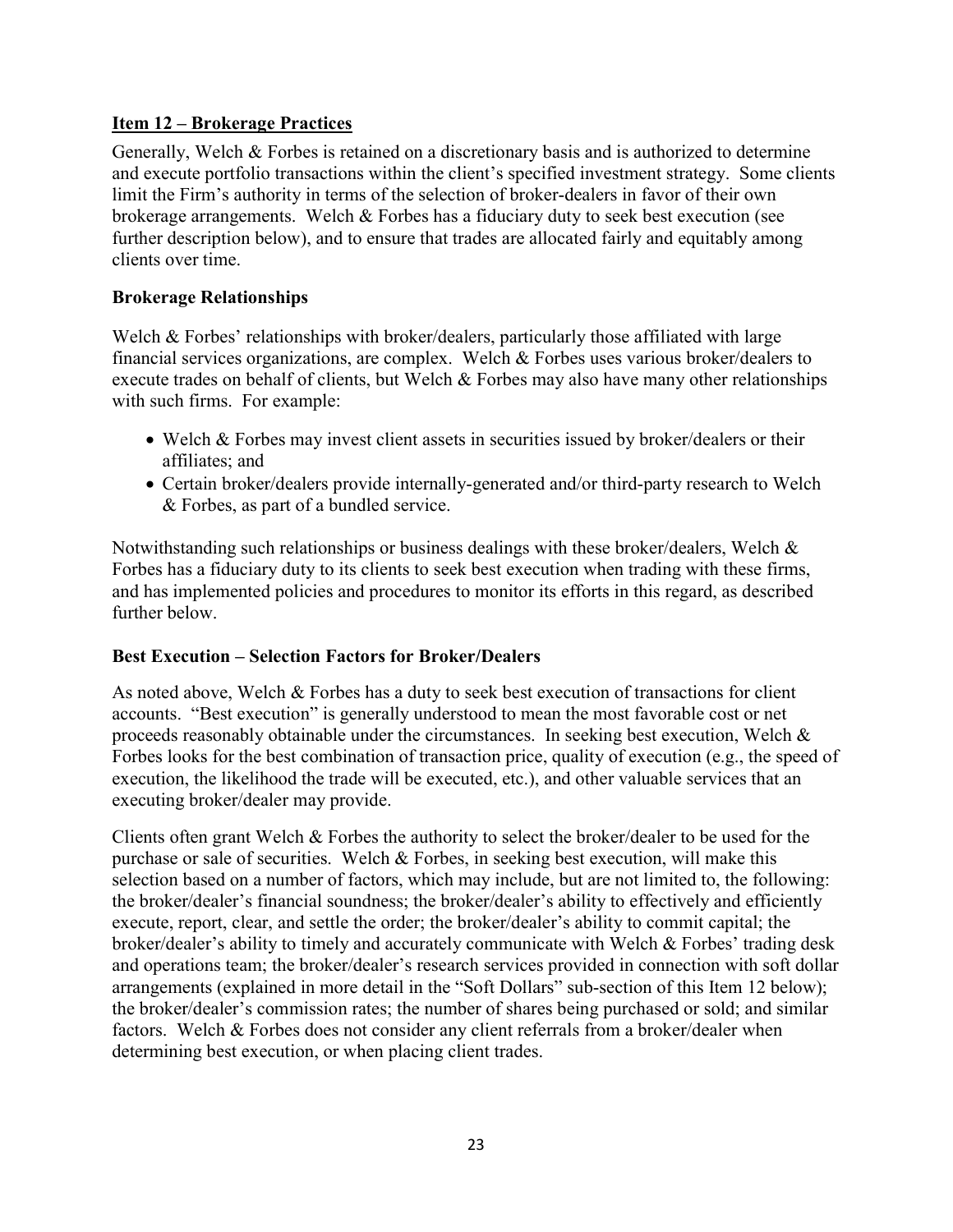Recognizing the value of these factors, Welch & Forbes may select a broker/dealer that charges a commission in excess of that which another broker/dealer might have charged for effecting the same transaction. Welch & Forbes is not obligated to choose the broker/dealer offering the lowest available commission rate if, in Welch & Forbes' reasonable judgment, the total cost or proceeds from the transaction may be less favorable than what may be obtained elsewhere or if a higher commission is justified by the service and/or research provided by another broker/dealer.

Welch & Forbes has implemented a policy to address the conflicts of interest associated with its brokerage practices. To determine that it is receiving best execution for its transactions over time, Welch & Forbes will obtain information as to the general level of commission rates being charged by the brokerage community, from time to time, and may periodically evaluate the overall reasonableness of brokerage commissions paid on client transactions by reference to such data. On approximately a semi-annual basis, the Brokerage Committee meets to review a VWAP (volume weighted average price) analysis which compares the weighted average price of a security from a third-party pricing source against executed fixed income and equity client transactions. In performing this review, Welch & Forbes seeks to determine if execution was generally favorable over time. To the extent Welch & Forbes may be paying higher commission rates for its transactions, Welch & Forbes will determine if the quality of execution and the services provided by the broker/dealer justify these higher commissions. Welch & Forbes may cease to do business with certain exchange members, brokers or dealers whose performance may not have been competitive or may demand that such persons improve their performance before receiving any further orders.

#### Directed Brokerage

Welch & Forbes does not direct or require its clients to use a specified broker/dealer for portfolio transactions in their accounts. In some cases, clients have directed Welch & Forbes to use specified broker/dealers for portfolio transactions in their accounts. In such a case, Welch & Forbes is not obligated to, and will generally not, solicit competitive bids for each transaction or seek the lowest commission rates for the client, as the commission rates have typically been prenegotiated between the client and the designated broker/dealer ("directed broker"). Since Welch & Forbes has not negotiated the commission rate and may not be able to obtain volume discounts, the commission rate charged by the directed broker may be higher than what Welch & Forbes could receive from another broker/dealer. In addition, the client may be unable to obtain the most favorable price on transactions executed by Welch & Forbes as a result of the Firm's inability to aggregate/bunch the trades from this account with other client trades. Furthermore, the client may not be able to participate in the allocation of a security of limited availability (such as an initial public offering). Welch & Forbes will not execute a client's securities transactions with its directed broker until non-directed brokerage orders are completed. Accordingly, clients who direct commissions to specified broker/dealers may not generate returns equal to clients that do not direct commissions. Clients who direct brokerage should understand that similar brokerage services may be obtained from other broker/dealers at lower costs and possibly with more favorable execution. In instances where the client has not prenegotiated rates with a particular broker to whom the client has requested that trade be directed, the client will be charged the broker's applicable commission rate.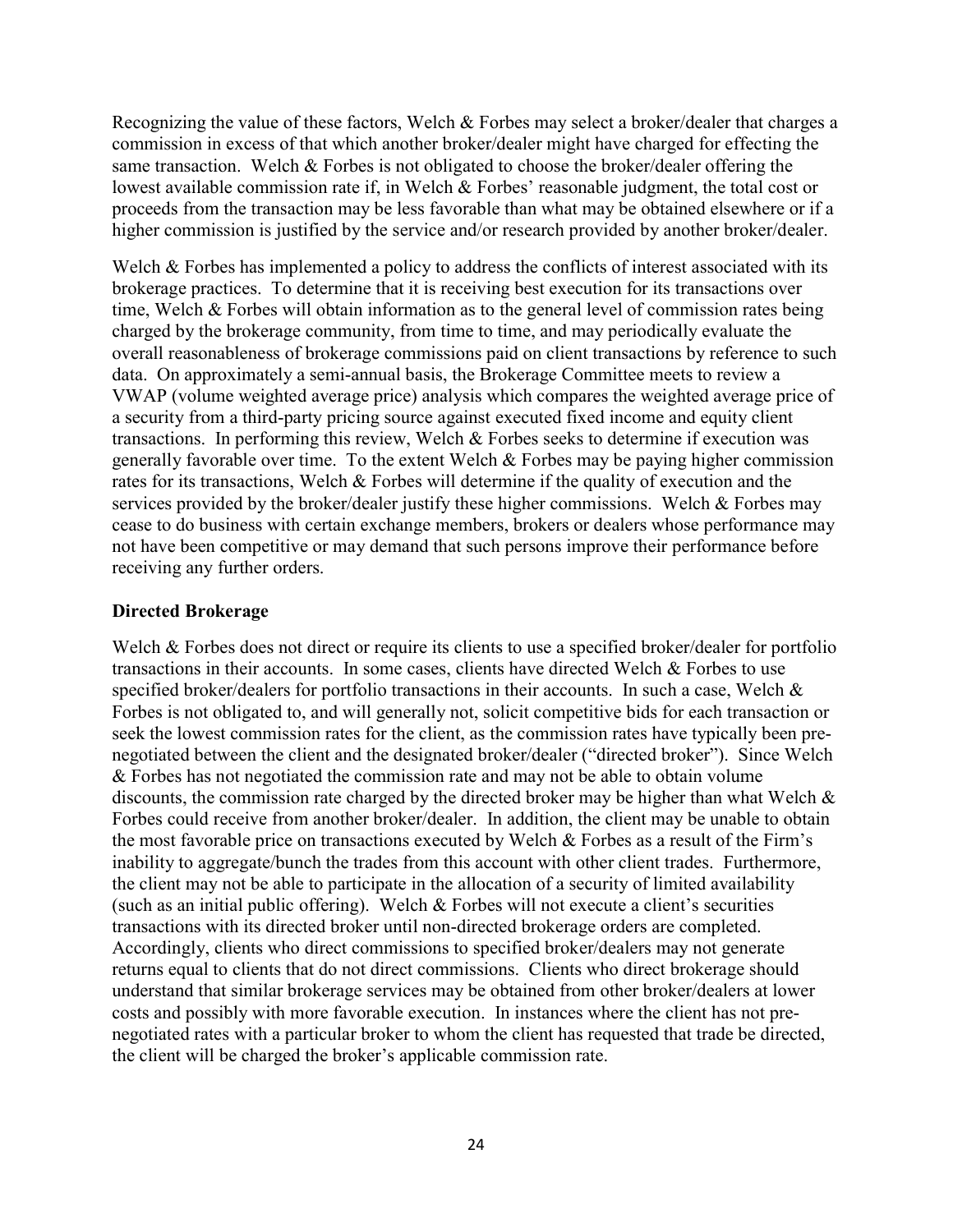In cases where a client's account is custodied at a broker-dealer, Welch & Forbes typically places the client's trades with that broker-dealer. The custodian broker-dealer may require this course of action or there may be cost savings in trading through that broker-dealer, such as smaller transaction fees or smaller custody fees. In light of these factors, Welch & Forbes considers a client's choice to custody its account at a specific broker-dealer as being an instruction to Welch & Forbes to direct transactions in that client account to that broker-dealer, unless the client notifies Welch & Forbes otherwise.

Welch & Forbes reserves the right to reject or limit client requests for directed brokerage, and clients may be charged a premium for such arrangements.

#### Cross Trades

Welch & Forbes rarely engages in cross trades in client accounts. There may be instances, typically involving single fixed income instruments, where one client account is seeking to sell a bond that another client account is seeking to purchase. In these circumstances, Welch & Forbes will proceed with the buy and sell transactions through an unaffiliated broker, and will seek to obtain, in Welch & Forbes' judgment, the most favorable execution under the circumstances for both the buyer and seller.

#### Soft Dollars

Welch & Forbes directs certain transactions for execution to certain broker/dealers in recognition of brokerage and research services provided by those broker/dealers and/or other third-party providers. The practice of obtaining research in this manner is referred to as using "soft dollars." Soft dollar transactions generally cause clients to pay a commission rate higher than would be charged for execution only, even if purchasing or selling the same securities. The products and services received through soft dollar transactions may include investment advice (either directly or through publications or writings) as to the value of securities, the advisability of investing in, purchasing, or selling securities, the availability of securities or purchasers or sellers of securities, and analyses and reports concerning issues, industries, securities, economic factors and trends, portfolio strategy, and the performance of specific strategies. To the extent that Welch & Forbes is able to obtain such products and services through the use of clients' commission dollars, it reduces the need to produce the same research internally or through outside providers for hard dollars and thus provides an economic benefit to Welch & Forbes and its clients. As an example, Welch & Forbes has received research services that include statisticsgenerating software used for research purposes. Additionally, Welch & Forbes has received research services relating to data and tools that allow Welch & Forbes' investment team to perform analyses of securities being considered for purchase. Welch & Forbes has found these services useful in its research process. Welch & Forbes may have an incentive to select a broker/dealer in order to receive such products and services whether or not the client receives best execution. However, Welch & Forbes may give trading preference to those broker/dealers that provide research products and services, either directly or indirectly, only so long as Welch & Forbes believes that the selection of a particular broker/dealer is consistent with the Firm's duty to seek best execution.

Welch & Forbes also receives services which, based on their use, are only partially paid for through soft dollars. Any such service is considered "mixed-use" because it is used by Welch &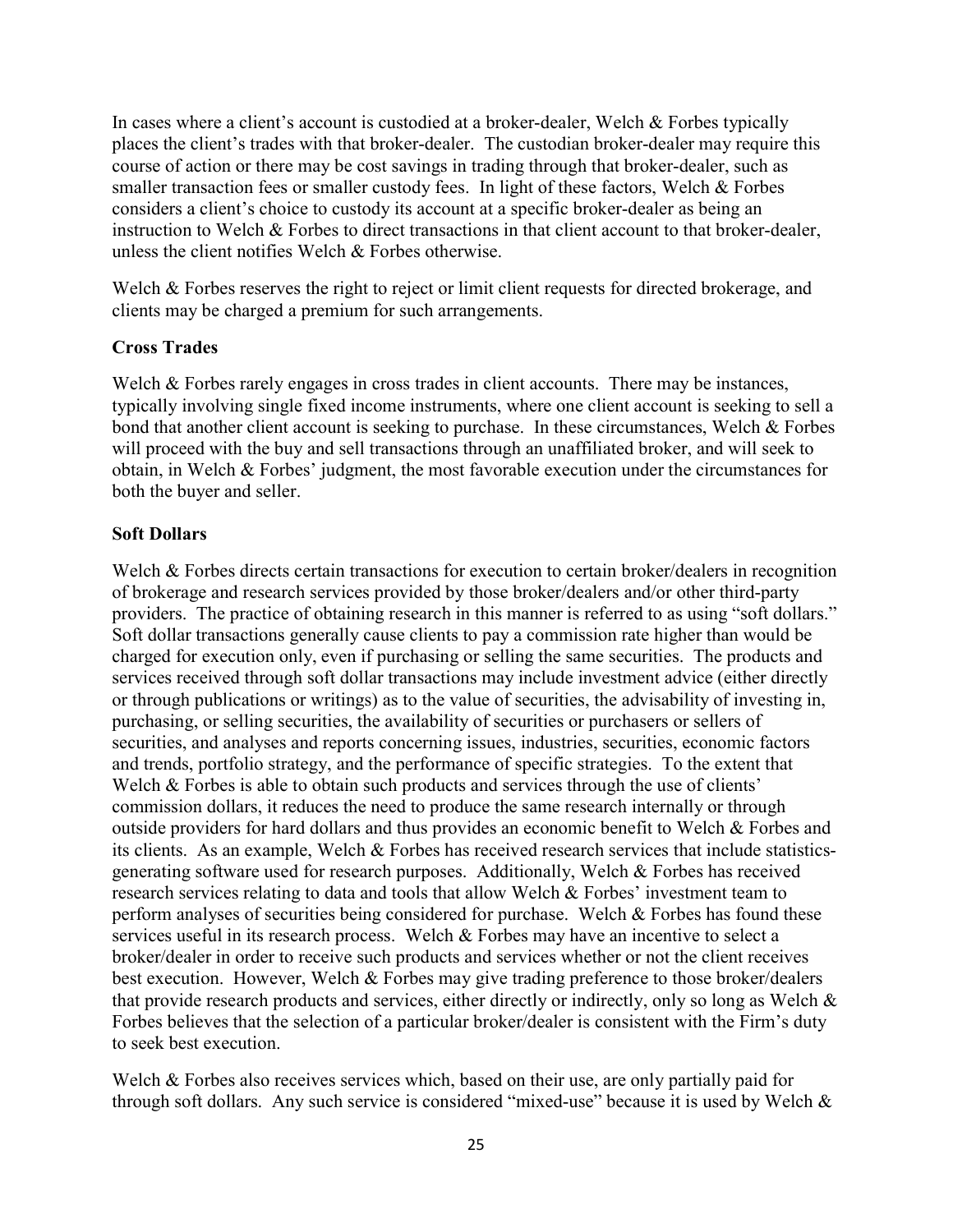Forbes for both research or brokerage and non-research, non-brokerage purposes. In each such case, Welch & Forbes makes a good faith determination of which portion of the service should be paid for with soft dollars and which portion should be paid for with hard dollars. Welch & Forbes thereafter retains documentation of the soft dollar to hard dollar allocation, and periodically reviews this allocation.

The research products and services provided by broker/dealers through soft dollar arrangements benefit Welch & Forbes' investment process for client accounts and may be used in formulating investment advice for any and all clients of Welch  $&$  Forbes, including accounts other than those that paid commissions to the broker/dealers on a particular transaction. Nonetheless, not all research generated by a particular client's trade will benefit that particular client's account. In some instances, the other accounts benefited may include accounts for which the accounts' owners have directed their portion of brokerage commissions to go to particular broker/dealers other than those that provided the research products/services. However, research services obtained through soft dollar transactions may be used in advising all accounts, and not all such services would necessarily be used by Welch & Forbes in connection with the specific account that paid commissions to the broker/dealer providing such services. Welch & Forbes does not attempt to allocate the relative costs or benefits of research among client accounts because it believes that, in the aggregate, the research it receives benefits clients and assists Welch & Forbes in fulfilling its overall duty to its clients.

Welch & Forbes generally does not commit to any fixed dollar commitment in return for research services. Nevertheless, in certain instances, brokers set commission minimums, which must be met within a specified time period in return for research services on that basis from time to time.

As noted previously, Welch & Forbes maintains a policy relating to its brokerage practices, including its use of soft dollars, which is designed to mitigate the potential conflicts of interest described in this Item. On generally a semi-annual basis, Welch & Forbes' Brokerage Committee reviews the research budget and the quality of research provided. This review may include an assessment of the overall reasonableness of commissions paid by examining what competing broker/dealers were willing to charge for similar types of services. This evaluation may also consider the timeliness and accuracy of the research received. Reasonableness is evaluated on an ongoing basis.

#### Commission Sharing Arrangements

In addition to traditional soft dollar arrangements, Welch & Forbes may engage in commission sharing arrangements, in which the Firm uses commissions to obtain products or services from broker/dealers, but where the products or services have been produced by third parties. In commission sharing arrangements, Welch & Forbes enters into agreements with broker/dealers so that certain commissions from transactions placed by the Firm at those broker/dealers may be directed by Welch & Forbes to one or more third-party investment research providers. Welch & Forbes utilizes these arrangements to gain access to research produced by certain third-party investment research providers, some of which are broker/dealers that may not be able to provide overall trade execution as favorable to our clients as the broker/dealer executing the trade. Through these arrangements, products and services that provide lawful and appropriate assistance to the Firm's investment decision-making process may be paid for with commissions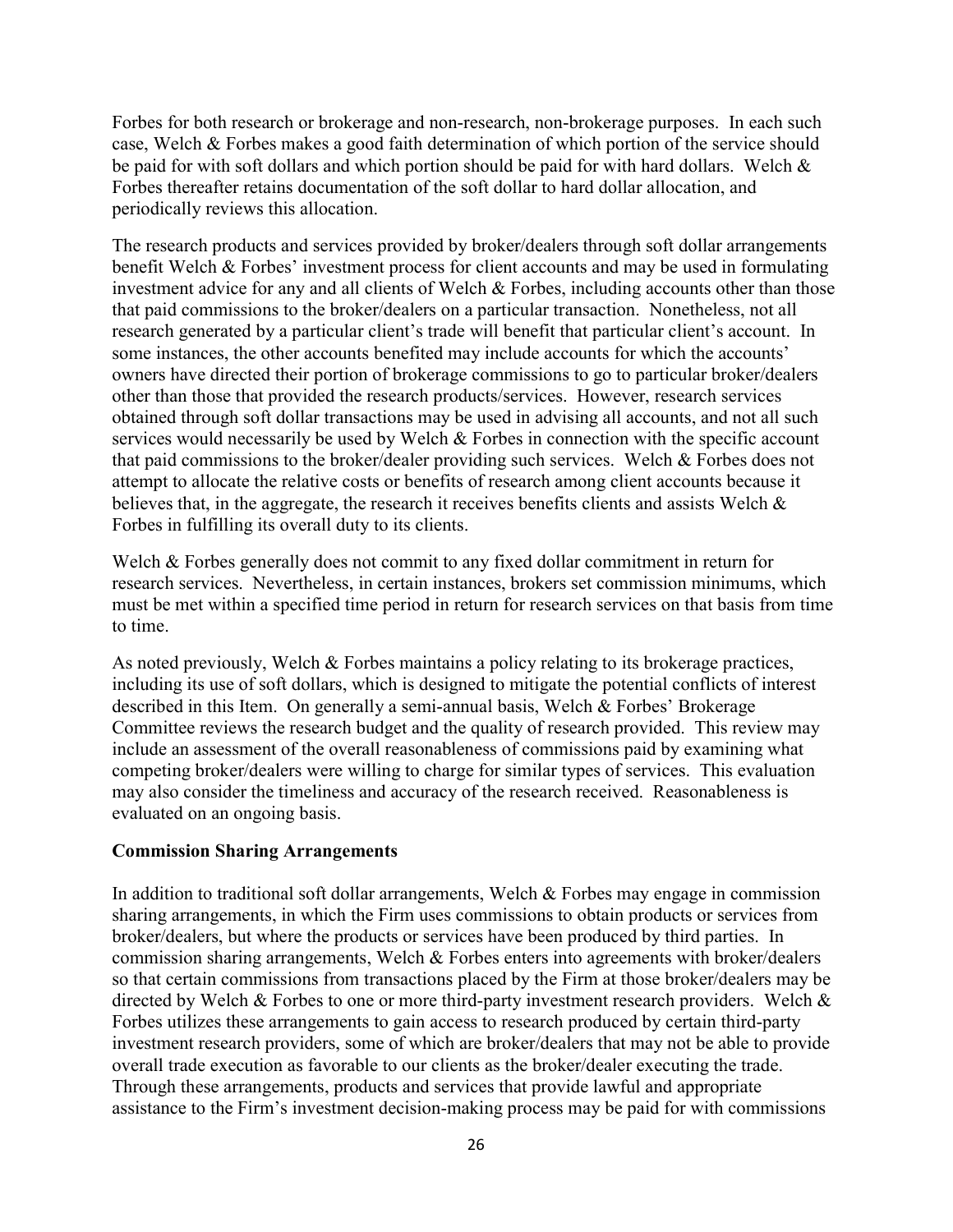generated by client accounts. Welch & Forbes allocates the cost of such products on a basis that it deems reasonable over time according to the various uses of the product, and maintains records to document this allocation process.

#### Trade Aggregation and Trade Sequence

Due to the nature of Welch  $\&$  Forbes primary business of providing customized investment advisory services to the accounts of individuals and trusts, Welch & Forbes does not frequently aggregate trades for its client accounts, as orders are typically submitted for single accounts and executed upon receipt. However, when two or more portfolios are simultaneously engaged in the purchase or sale of the same security, Welch & Forbes may, but is not obligated to, combine and aggregate the transactions to form a "bunched trade" or "block trade." In such cases, these accounts will receive the average price of the transactions in that security for the block. Welch  $&$  Forbes may, but is not required to, aggregate orders into block trades where Welch  $&$  Forbes believes this is to be appropriate, in the best interests of the client accounts, and consistent with applicable legal requirements. Transactions executed in a block will typically be allocated to the participating client accounts before the close of the business day.

Since more than one account's orders are included in a block trade, Welch & Forbes has adopted a policy of generally using a "pro rata allocation" to allocate such a trade among each account whose order makes up part of the block. Under a pro rata allocation, as securities are being purchased or sold as part of the block trade, the securities are being allocated to (or away from, in the case of a sale) accounts in the proportion by which each account's order size (as determined by the portfolio manager at the time of order entry) makes up a percentage of the entire block. In cases where Welch & Forbes is unable to fulfill a block trade the same day (i.e., purchase or sell all securities within the block trade), those securities that have been purchased or sold by the end of the day will generally be allocated pursuant to Welch & Forbes' pro rata allocation methodology.

However, Welch  $\&$  Forbes also recognizes that no rigid formula will necessarily lead to a fair and reasonable result, and that a degree of flexibility to adjust the formula to accommodate specific circumstances is necessary when determining how to allocate block trades. Therefore, under certain circumstances, allocation of block trades on a basis other than strictly pro rata may occur if the Firm believes that such allocation is fair and reasonable. Nevertheless, all securities purchased or sold through a block trade, including expenses incurred in the transaction, will be allocated on a fair and equitable basis over time, to the extent practicable, without favoring any account or type of account or client (including any proprietary or affiliated account).

The ability of a client account to participate with other accounts in bunched/block transactions may produce better execution for the individual client account. However, in some instances, a client may have designated a specific broker/dealer to whom the client's trades must be directed. (See the "Directed Brokerage" sub-section above.) This designated broker/dealer may not (or, in some cases, will not) execute bunched or block trades, and even if it does, Welch & Forbes may not be able to direct the entire block trade to this designated broker/dealer because it would conflict with the Firm's duty to obtain best execution. In such cases, since Welch & Forbes will place the client's trade with the designated broker/dealer as instructed rather than include the client's order in the block trade, the client may not necessarily get the better price and/or level of execution that those clients who participate in the block may receive.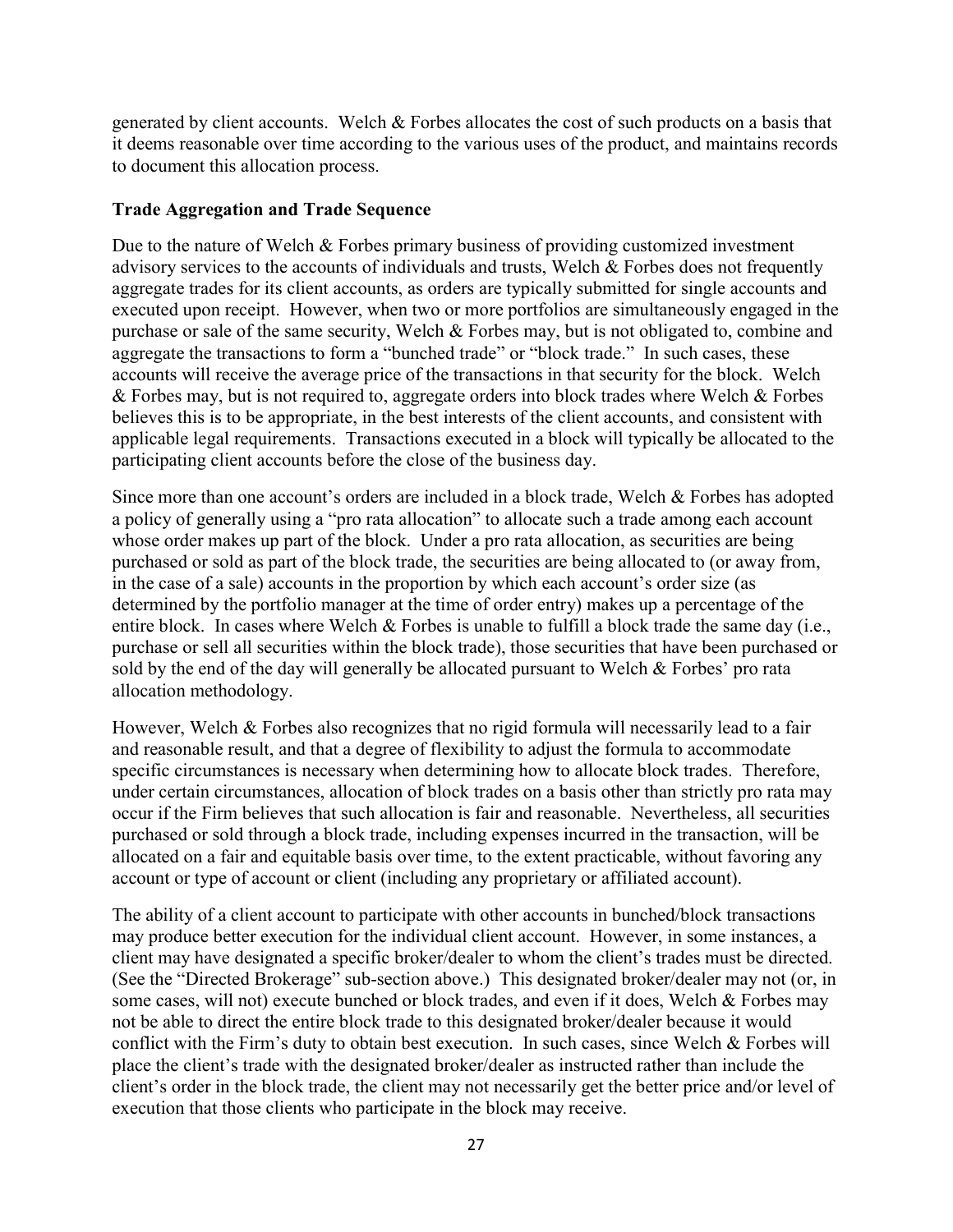In order to minimize the risk of preferential treatment to certain clients over others, the Firm utilizes a trade sequence process. Welch & Forbes has organized the Firm's clients' accounts into broad groups based on their custodians. The Firm's trading group will generally be responsible for determining the sequencing for which orders are executed. Trade order sequencing is performed as follows:

- 1. Electronically traded orders under 100 shares where Welch & Forbes is the custodian of the account
- 2. Electronically traded orders where Reliance Trust Company is the custodian of the account
- 3. Electronically traded orders over 100 shares where Welch & Forbes is the custodian of the account
- 4. Electronically traded orders where MassMutual Trust Company is the custodian of the account
- 5. Electronically traded orders for all other custodians, orders with the least amount of shares are traded first
- 6. Manually traded directed brokerage orders where Welch  $&$  Forbes is the custodian of the account
- 7. Manually traded orders for all other custodians, orders with the least amount of shares are traded first

In general, Welch & Forbes executes electronic orders before manual orders, and smaller share trades before larger share trades.

## Initial Public Offerings

An initial public offering is a company's first offer of stock for sale to the public. Depending on the interest in this initial offering, the Firm's access to these newly offered shares may be limited in amount at the time of the initial offering.

In the event that Welch  $\&$  Forbes participates in any initial public offerings and other securities with limited availability (collectively, "IPOs"), Welch & Forbes allocates IPOs among accounts in a fair and equitable manner over time, taking into consideration factors such as account type, client account objectives and preference, investment restrictions, account sizes, cash availability, and current specific needs.

As noted above, generally, fully completed orders are allocated among the participating accounts based on the original trade order while partially completed orders, including IPOs, are allocated on a pro rata basis or a random number basis based upon account type. However, exceptions to the allocation policy may occur due to factors such as unanticipated circumstances, unobtainable order size, and client special requests. Typically, no eligible client account receives less than 100 shares of an IPO, and the IPO purchase amount generally does not exceed 5% of a client account's assets.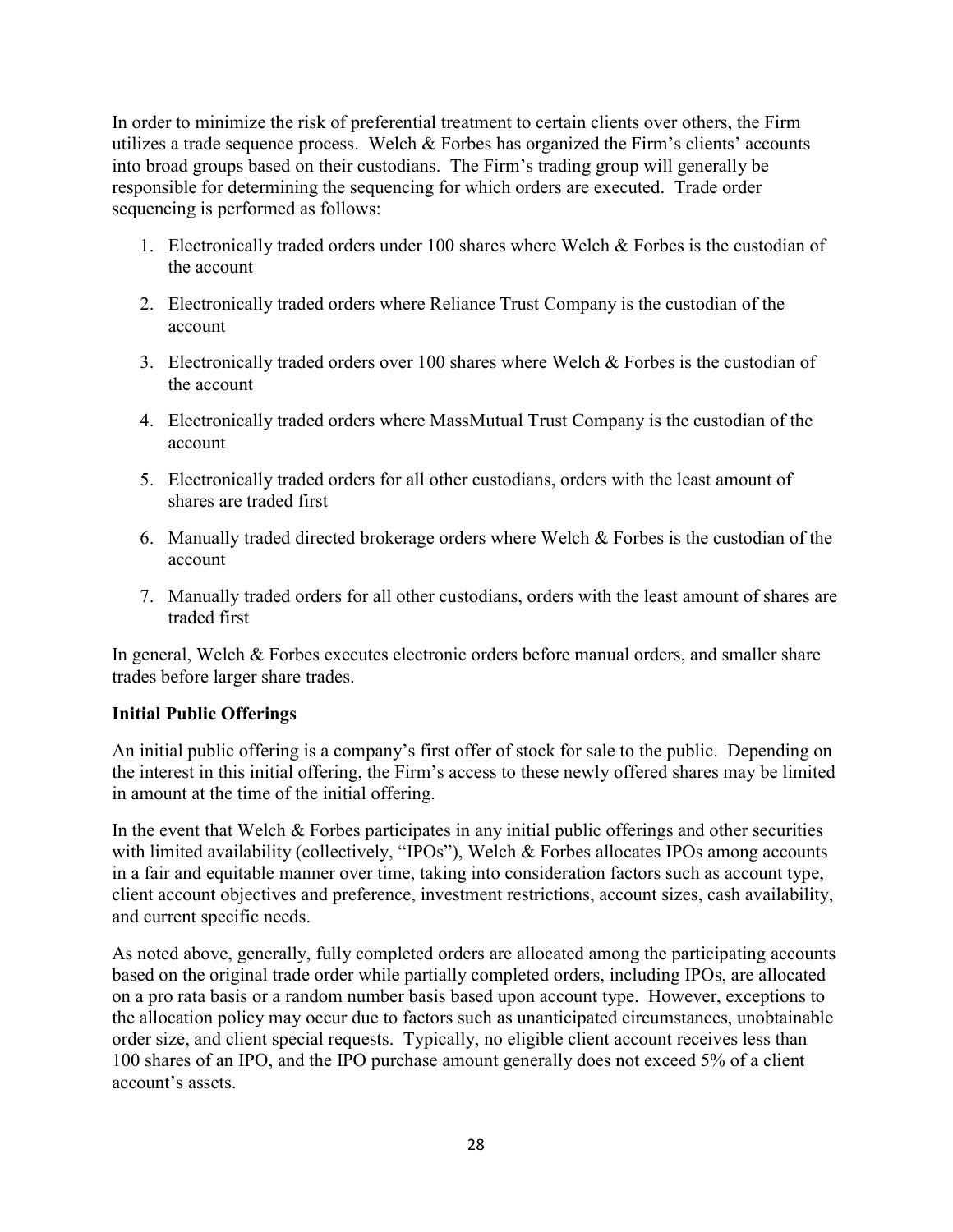Where the actual allocation of an IPO to Welch & Forbes for its accounts is significantly lower than that originally requested by Welch & Forbes, the original allocation proportions that we determined for our accounts may result in allocations that are not meaningful to certain accounts. In those situations, Welch  $&$  Forbes may allocate the securities received to significantly fewer accounts than originally intended. Those accounts chosen to receive the smaller allocations are selected based on a combination of factors, such as size, cash position, sector allocations, number of positions, diversification among similar companies, and minimization of custodian transaction costs to the client. While the Firm's intention is to allocate similar proportional amounts of IPOs to all eligible accounts over time, using this methodology, some accounts may not receive small allocations. When warranted, portfolio managers and compliance personnel periodically monitor the allocations to client accounts and the dispersion of performance for accounts in an effort to ensure that all accounts are treated fairly and equitably over time.

#### Trade Errors

Welch & Forbes has established error correction procedures which provide that the resolution of errors be made in light of the Firm's fiduciary duties and in placing an affected client's interest before that of the Firm. It is Welch & Forbes' policy to resolve any error identified in a client account in a manner that the Firm believes results in no harm to the account.

In resolving trade errors, any net losses require reimbursement from Welch & Forbes. Any net gains will be allocated to the client's account. Welch & Forbes prohibits the use of soft dollars to resolve trade errors.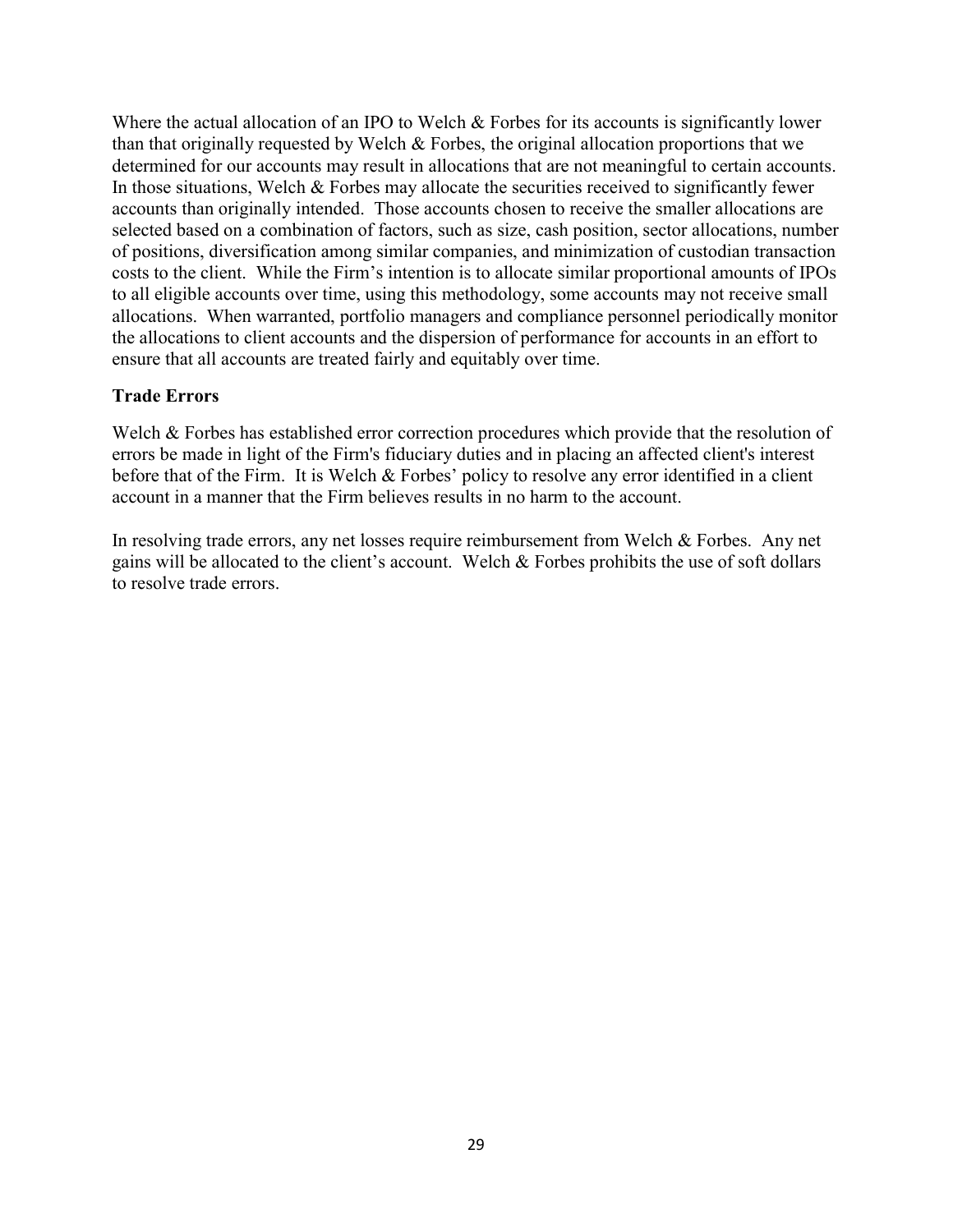#### Item 13 – Review of Accounts

Welch & Forbes' portfolio managers are responsible for the regular review of the assets of the accounts under their supervision. Each portfolio manager receives a report for each of their portfolios weekly. Typically, the individual equity holdings of the portfolio are reviewed weekly for performance. Fixed income positions are reviewed less frequently due to their lower relative volatility. Asset allocation is generally reviewed at least quarterly and discussed in detail when meeting with the client. If the markets are particularly volatile, interim discussions with the client may occur.

Portfolio managers typically review client accounts on an annual basis. As part of this review, portfolio managers generally meet weekly in small groups to conduct peer review analysis on client accounts. Additional detailed reviews may be triggered by significant changes in the Firm's outlook for a particular security or the market generally, or by changes in a client's needs or objectives. Portfolio managers also typically meet weekly for industry and company reviews and to discuss the economic outlook and investment policy. The number of accounts assigned to each portfolio manager varies depending on the nature of the product, service, or strategy.

Welch & Forbes also performs reconciliations of its records of the cash and securities within its clients' accounts against the records of the custodians who actually hold the securities and cash. Cash is typically reconciled on a daily basis, and securities are typically reconciled on a monthly basis. The Operations department generally reconciles the cash balance, security holdings, market value, shares and cost (as applicable) of client accounts. Any discrepancy between the custodian statement and Welch & Forbes' internal records will be accounted for and, if necessary, corrected, in a timely manner.

## Reporting

Clients generally receive quarterly account statements from independent qualified custodians, unless they request these statements more frequently. The statements typically include:

- 1. Listing of individual holdings, including number of shares and current market value;
- 2. Estimated annual income and current yield;
- 3. Receipts and disbursements affecting cash flow; and
- 4. Purchase and sale transactions occurring during the quarter.

Clients may also receive an annual statement that is the same as the quarterly statement, except that it reviews the entire preceding twelve months. Certain clients may receive additional statements or reports as requested from time to time.

In addition to these custodian-generated reports, certain clients may also receive standardized investment letters from Welch & Forbes portfolio managers. These letters typically discuss general market conditions. Custodian statements reflect the official books and records for the accounts Welch & Forbes' manages.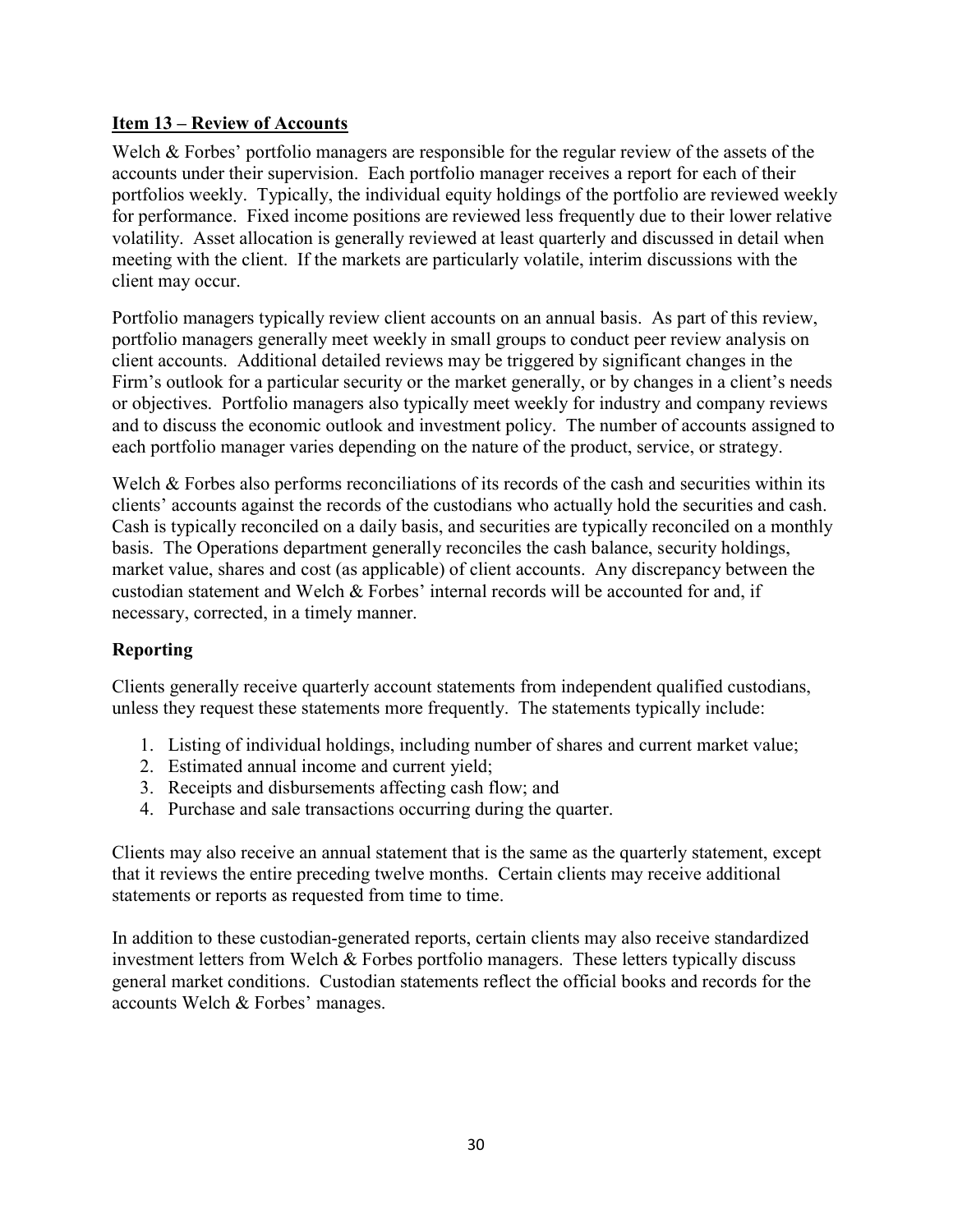## Item 14 – Client Referrals and other Compensation

## Relationships with Consultants and Solicitors

Welch & Forbes from time to time may compensate unaffiliated third party solicitors for client referrals. In other cases, we may receive referrals from third parties, including through the subadvisory relationship described in "Item 5 – Fees and Compensation" of this Brochure. In these cases, Welch & Forbes does not compensate for these referrals.

#### Compensation from Third Parties

Welch & Forbes does not receive any monetary compensation from non-clients for Welch & Forbes' provision of investment advisory services to clients.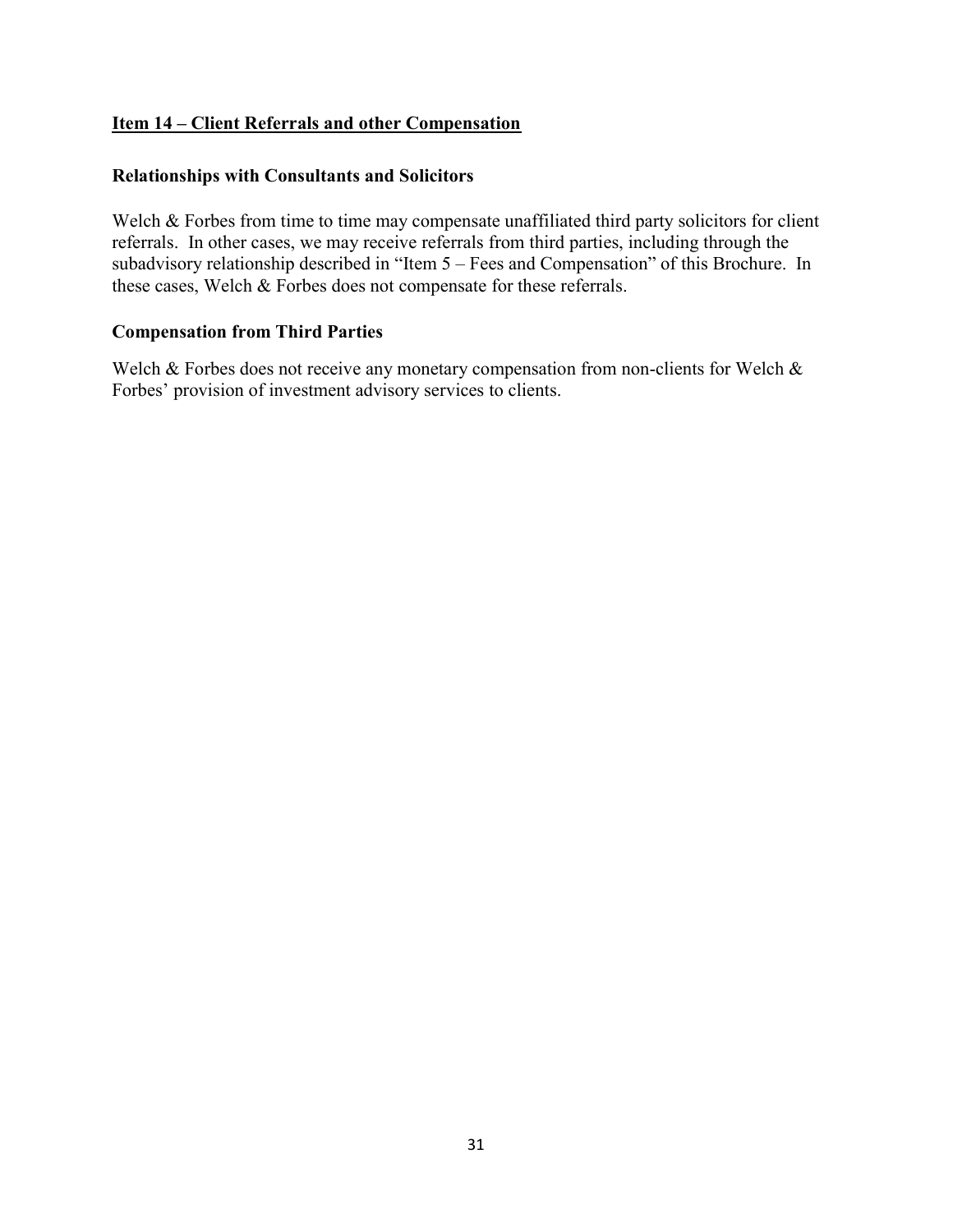#### Item 15 – Custody

In certain circumstances, Welch & Forbes acts as custodian over the assets in the accounts we manage for our clients. Clients can elect to have Welch & Forbes provide for custody. In addition, Welch & Forbes is also deemed, under federal securities laws, to have custody of client assets by virtue of its role as Trustee to certain client accounts. In cases where Welch & Forbes has or is deemed to have custody, the Firm has appointed an independent qualified custodian as its agent to provide actual custody of clients' funds and securities. Such custodians may be broker/dealers, banks, trust companies, or other qualified institutions. The qualified custodian will typically provide the client with at least quarterly account statements relating to the assets held within the account managed by Welch & Forbes. Each client should carefully review the qualified custodian's statement upon receipt to determine that it completely and accurately states all holdings in the client's account and all account activity over the relevant period. Any discrepancies identified by a client should be immediately reported to Welch & Forbes and/or the qualified custodian. Such questions, concerns, or discrepancies may be communicated to Welch & Forbes by writing, e-mailing, or telephoning us at the contact information listed in "Item  $1 -$ Cover Page" of this Brochure.

As discussed in "Item 5 – Fees and Compensation" of this Brochure, Welch & Forbes may invest clients' assets through limited partnerships or limited liability companies sponsored by Welch & Forbes, and of which Welch & Forbes is the managing member ("W&F Funds"). Welch & Forbes is deemed, under the federal securities laws, to have custody of client assets by virtue of its role as general partner of the limited partnerships and managing member of the limited liability companies and/or sponsor of these entities. Welch & Forbes does not have actual physical custody of any client assets or securities invested in such funds; rather, all such assets are held in the name of each of the applicable funds by an independent qualified custodian.

As required by applicable law, Welch & Forbes has engaged an independent accountant to perform surprise examinations on an annual basis of any accounts where Welch & Forbes has custody, including the W&F Funds. These examinations also typically review our fee procedures.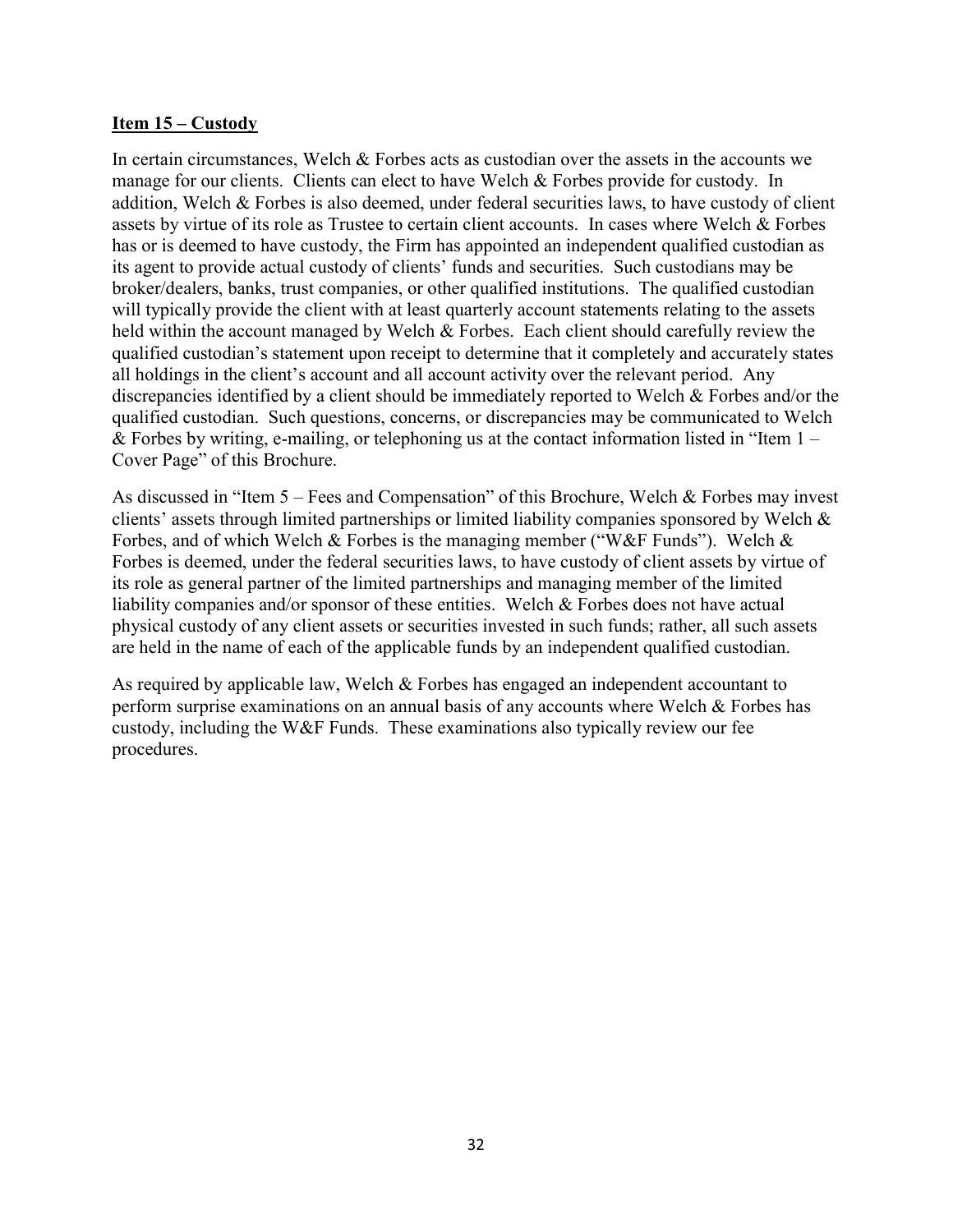#### Item 16 – Investment Discretion

Welch & Forbes is typically granted discretionary authority by a client at the outset of an advisory relationship to determine the identity and amount of securities to be bought or sold. In all cases, however, such discretion is to be exercised in a manner consistent with the stated investment objectives for the particular client account. When selecting securities and determining amounts of securities for purchase or sale, Welch & Forbes observes the investment policies, limitations, and restrictions that are applicable to our clients' accounts, as set forth by our clients. Any investment guidelines and restrictions, including amendments, must be provided to Welch & Forbes by our clients in writing. A client will typically grant Welch & Forbes discretionary authority by executing an Investment Counsel Agreement, which includes, among other items, a statement giving Welch & Forbes authority to invest the assets identified by the client in a manner consistent with the investment objectives and limitations delineated by the client, and to engage in transactions on a discretionary basis in the client account.

For those instances where Welch & Forbes is deemed to have custody of a client's assets but where Reliance Integrated Solutions LLC ("Reliance") has actual custody of those assets, Welch & Forbes has contracted with Reliance to participate in certain class action lawsuits with an action period after August 1, 2005 on behalf of such a client if the client holds the relevant securities that are the subject of the lawsuit. In addition, Reliance will also participate in such class action lawsuits on behalf of Welch & Forbes clients holding relevant securities in instances where Reliance has custody of the assets, but Welch  $&$  Forbes does not. However, in those instances where Reliance does not have custody of a Welch & Forbes' client's assets, Welch & Forbes generally does not participate in class action lawsuits on behalf of such clients. Welch & Forbes does not provide legal advice to clients and, accordingly, does not generally determine whether a client should join, opt out of or otherwise submit a claim with respect to any legal proceedings, including bankruptcies or class actions, involving securities held or previously held by the client. Welch & Forbes generally does not have authority to submit claims or elections on behalf of clients in legal proceedings. Should a client, however, wish to retain legal counsel and/or take action regarding any class action suit proceeding, Welch & Forbes will provide the client or the client's legal counsel with information that may be needed upon the client's reasonable request.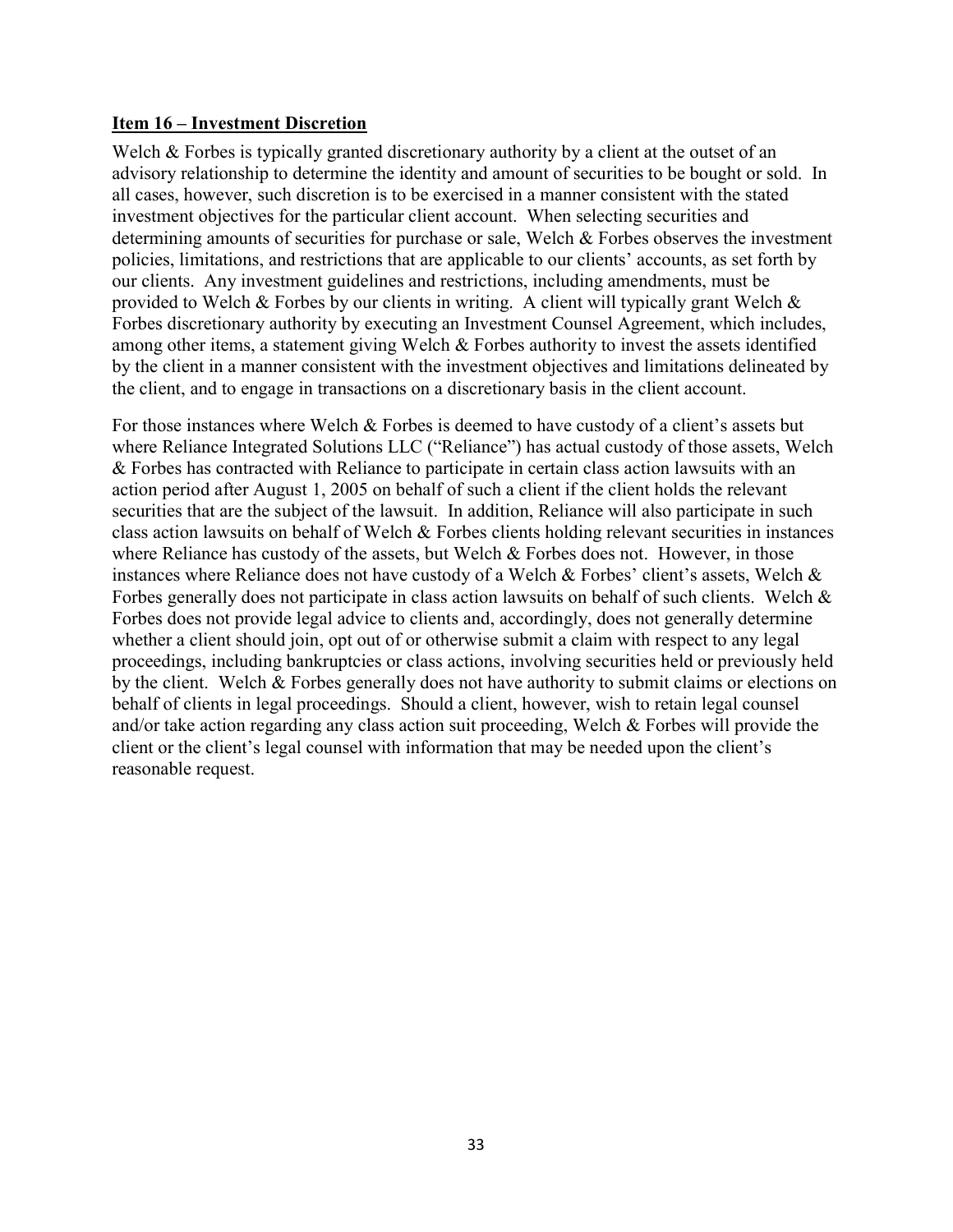## Item 17 – Voting Client Securities

Since client accounts may hold stocks or other securities with voting rights, our clients often have the right to cast votes at the corporate issuers' shareholder meetings. However, since shareholders often do not attend shareholder meetings, they have the right to cast their votes by "proxy." In such cases, Welch & Forbes' clients will either retain proxy voting authority or delegate it to Welch & Forbes. If a client has delegated such authority to Welch & Forbes (whether in the client's Investment Counsel Agreement with Welch & Forbes or otherwise), Welch & Forbes will vote proxies for that client. If a particular client for whom Welch & Forbes has investment discretion has not explicitly delegated proxy voting authority to Welch & Forbes, the Firm will vote such client's proxies unless the client has specified otherwise. If a client has chosen to retain voting authority, the client will receive proxy solicitations from the security issuer, and the client may contact Welch  $\&$  Forbes with any questions about a particular solicitation at the contact information listed in "Item 1 – Cover Page" of this Brochure.

For those clients for whom Welch & Forbes retains custody of client assets or for whom Reliance Trust Company has been delegated as custodian, the Firm is typically delegated proxy voting authority by such clients. For all other clients, Welch & Forbes typically does not have proxy voting authority.

For those accounts over which it has proxy voting authority, Welch & Forbes is responsible for voting each proxy and maintaining records of proxy statements received and votes cast. If a client has delegated proxy voting authority to Welch & Forbes, but would nevertheless like to direct our vote on a particular proxy solicitation, the client may contact us at the contact information listed in "Item 1 – Cover Page" of this Brochure.

## Voting Agent

Where Welch & Forbes is responsible for voting proxies, Welch & Forbes has contracted with an established independent third-party provider of proxy voting and corporate governance services (the "proxy agent"). Specifically, the proxy agent has been retained to conduct proxy research, execute proxy votes, and keep various records necessary for tracking proxy voting materials and proxy voting actions taken for our clients.

Welch & Forbes has adopted the proxy agent's proxy voting policy as its own and, accordingly, the proxy voting agent will vote Welch & Forbes' client proxies (for those client accounts over which it has proxy voting authority) according to those guidelines.

## Conflicts of Interest

As noted, Welch & Forbes has an agreement with the proxy agent and has adopted the proxy agent's proxy voting policy guidelines (the "Policies"). The adoption of the Policies, which provide pre-determined guidelines for voting proxies, was designed to remove any potential conflicts of interest Welch & Forbes may have that could affect the outcome of a vote. By adopting the Policies, Welch & Forbes has essentially removed discretion that Welch & Forbes would have otherwise had to determine how to vote proxies in cases where Welch & Forbes has a material conflict of interest.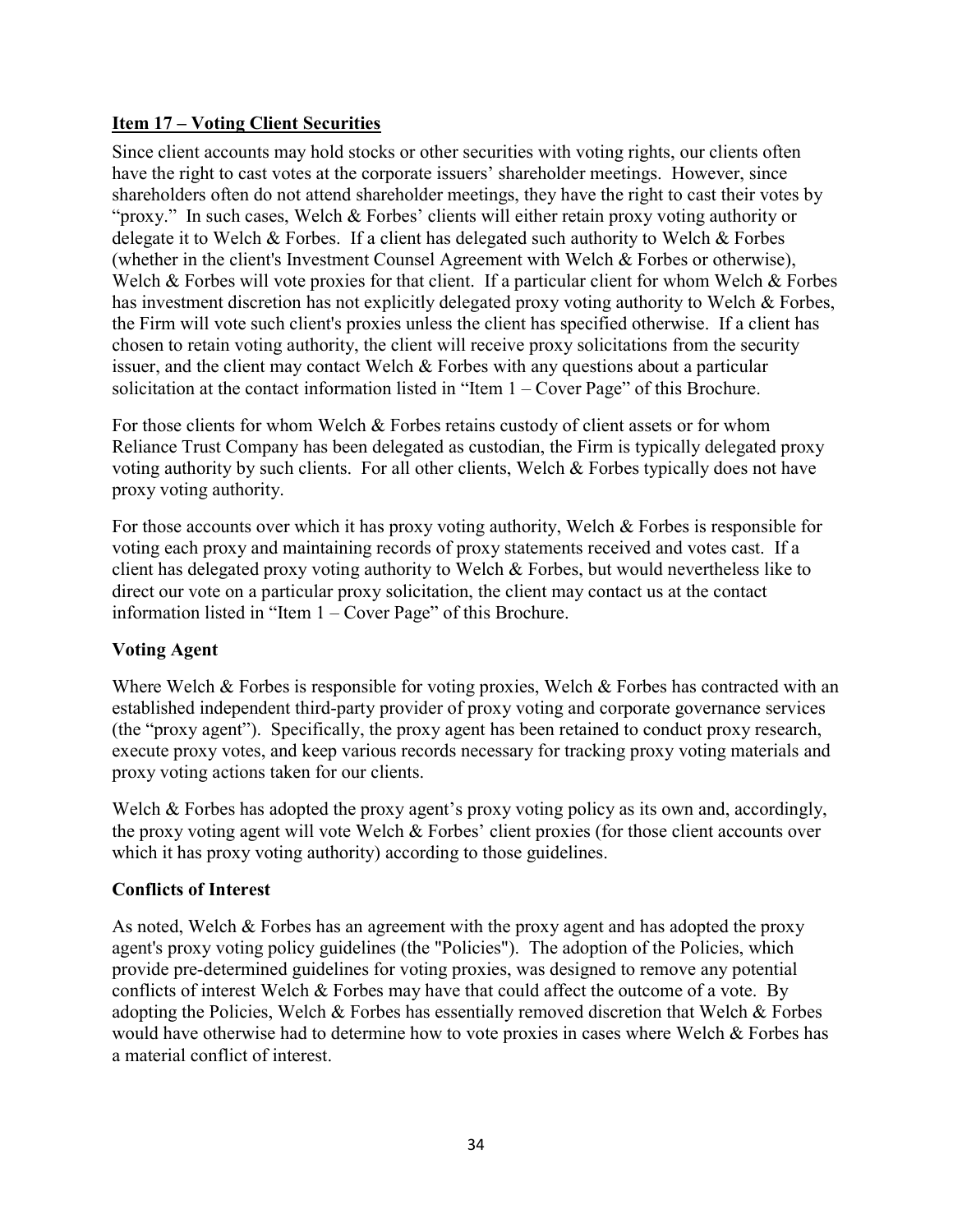Notwithstanding the appointment of the proxy agent, there may be some instances where Welch & Forbes votes proxies. Specifically, there may be a situation where the proxy agent itself may have a material conflict of interest with respect to a proxy vote that it is voting on Welch & Forbes' clients' behalf. In those situations, the proxy agent is obligated to fully or partially abstain from voting the proxy, and Welch & Forbes' IC will provide the voting recommendation after a review of the vote(s) involved. Welch & Forbes' Chief Compliance Officer must approve any decision made on such vote prior to the vote being cast. The Chief Compliance Officer will also become involved in any other situation, though expected to be rare, where Welch & Forbes determines to remove voting discretion from the proxy agent. In both of the preceding circumstances, Welch & Forbes will work to ensure that prior to a vote being made, conflicts of interest are identified and material conflicts are properly addressed such that the proxy may be voted in the best interest of clients.

In instances where Welch & Forbes (as opposed to the proxy agent) votes proxies, the Chief Compliance Officer (or his/her designee) is responsible for identifying potential conflicts of interest in regard to the proxy voting process. Examples of potential conflicts of interest may include:

- Welch & Forbes has a material business relationship with a proponent of a proxy proposal and this business relationship may influence how the proxy vote is cast; and
- The Firm or portfolio managers have a business or personal relationship with participants in a proxy contest, corporate directors or candidates for directorships.

In such an instance where Welch  $&$  Forbes is voting a proxy and a potential conflict of interest has been identified, the Chief Compliance Officer or his/her designee will obtain the relevant clients' consent before voting. The Chief Compliance Officer or his/her designee will provide the clients with sufficient information regarding the shareholder vote and Welch & Forbes' potential conflict so that each client can make an informed decision concerning whether or not to consent. Any identified proxy voting conflicts would typically be submitted to the IC for review.

#### Shareblocking

In general, Welch & Forbes may decline to vote proxies if to do so would cause a restriction to be placed on the Firm's ability to trade securities held in client accounts in "share blocking" countries. Share blocking, if applicable, is a mechanism that prevents investors in certain foreign securities who wish to vote their shares from trading during a period prior to the issuer's annual meeting. Accordingly, Welch & Forbes may abstain from votes in a share blocking country in favor of preserving its ability to trade any particular security at any time.

A copy of the Welch & Forbes' proxy voting policies and the proxy voting record (how a client's securities were voted) is available upon request by contacting Welch & Forbes at the contact information listed in "Item 1 – Cover Page" of this Brochure.